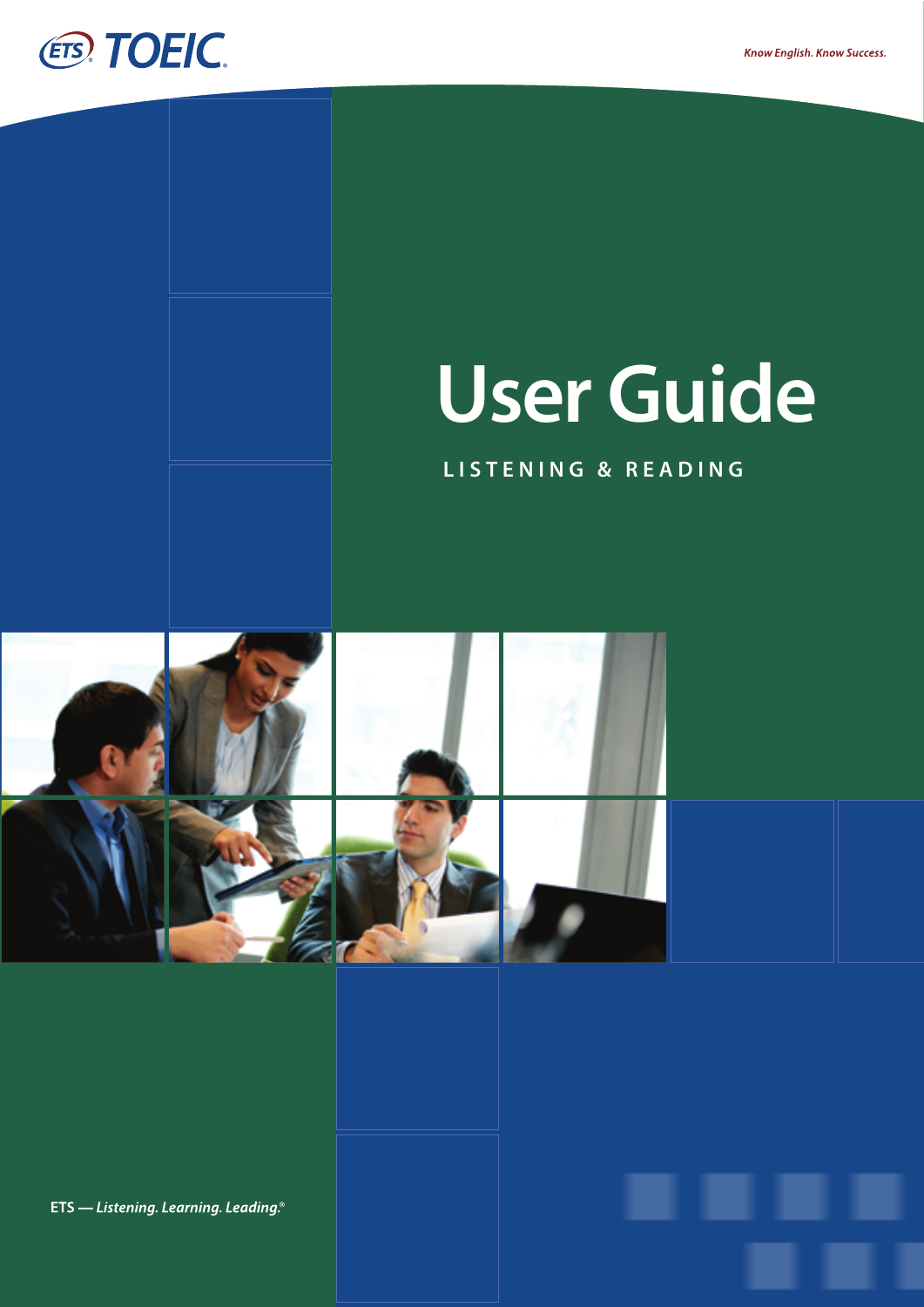# Table of Contents

# TOEIC Test Content and Format............................. 4

#### Administration of the TOEIC Test........................... 5

. . . . . . . .

## Policies and Guidelines for the

| <b>Online Score Verification Service</b>   |  |
|--------------------------------------------|--|
|                                            |  |
|                                            |  |
| Normally Appropriate Use of TOEIC Scores15 |  |
|                                            |  |

# Statistical Characteristics of the TOEIC Test...... 16

| Mapping TOEIC Scores to the Common European |  |
|---------------------------------------------|--|
|                                             |  |
|                                             |  |
|                                             |  |
|                                             |  |
|                                             |  |

For more information, visit us on the web at *www.ets.org/toeic* or contact your local ETS Preferred Associate. A list of local ETS Preferred Associates can be found on the web at *www.ets.org/toeic*. If there is no ETS Preferred Associate in your country, please contact us at:

**Mail:** 

TOEIC Program Educational Testing Service Rosedale Road Princeton, NJ 08541 **Phone:** 1-609-771-7170 **Fax:** 1-609-771-7111 **E-mail:** *TOEIC@ets.org*

Copyright © 2013 by Educational Testing Service. All rights reserved.

EDUCATIONAL TESTING SERVICE, ETS, the ETS logo, TEST OF ENGLISH FOR INTERNATIONAL COMMUNICATION, TOEIC, and the TOEIC logo are registered trademarks of Educational Testing Service.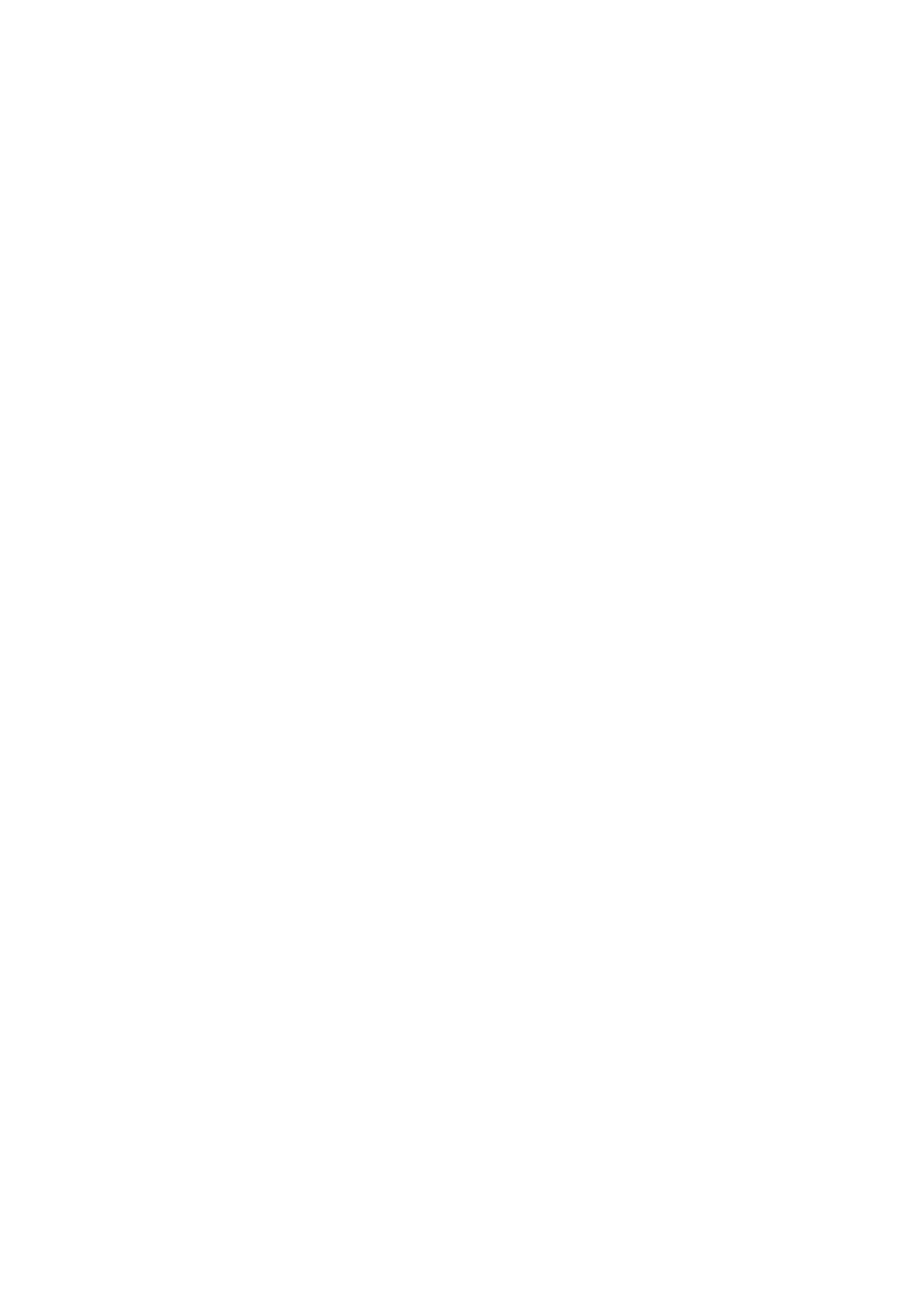# Foreword

The *TOEIC User Guide* was prepared for testing centers, companies, schools, TOEIC ETS Preferred Associates, and others who have an interest in the TOEIC test. This User Guide describes the uses of the TOEIC test and explains how it is administered. TOEIC program staff located around the world are available to explain how to use the TOEIC test most effectively, whether it is to help develop language assessment, training and recruiting policies, or simply to answer questions that arise after reading this guide.

. . . . . . .

Companies around the world have come to recognize that English-language proficiency is a key to global competitiveness. The **TOEIC®** (*Test of English for International Communication*™) test is a valuable management tool that enables organizations to evaluate English-language competence almost anywhere in the world. As with other competencies, "*If you can measure it, you can manage it*."

For further information or to make testing arrangements, please contact an ETS Preferred Associate. A list of ETS Preferred Associates can be found on the web at *www.ets.org/toeic*.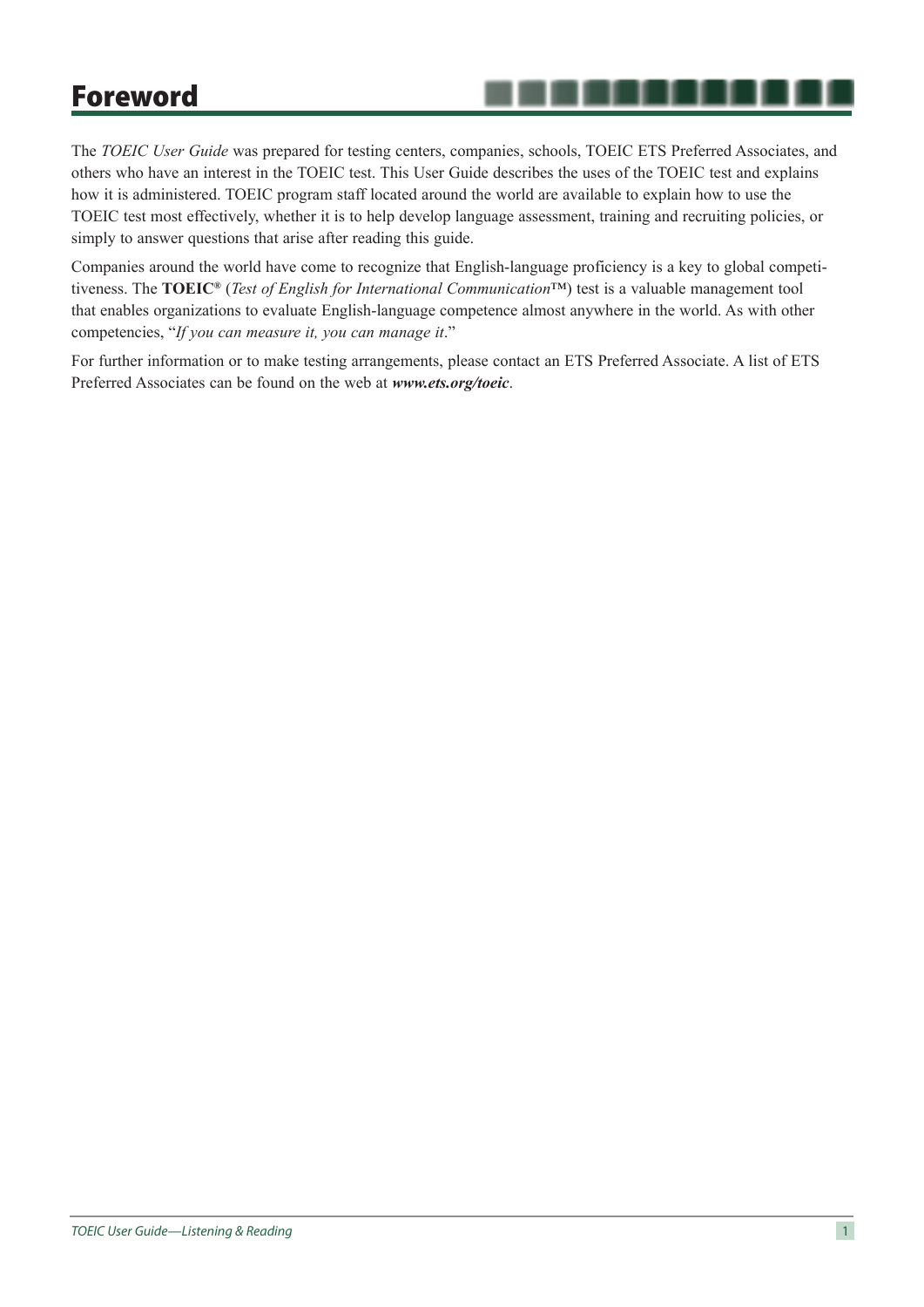# **The TOEIC® Test**

The TOEIC® (*Test of English for International Communication*™) test is an English language proficiency test for people whose native language is not English. It measures the everyday English skills of people working in an international environment. TOEIC test scores indicate how well people can communicate in English with others in the global workplace. The test does not require specialized knowledge or vocabulary; it measures only the kind of English used in everyday work activities.

The TOEIC test is the world's leading test of English-language proficiency in a workplace context. Thousands of corporations throughout the world use the TOEIC test and more than 5 million people take the test every year.

# **Educational Testing Service**

At ETS, our mission is to advance quality and equity in education for all people worldwide.

We help teachers teach, students learn, and parents measure the educational and intellectual progress of their children. We do this by:

- Listening to educators, parents, and critics
- Learning what students and their institutions need
- Leading in the development of new and innovative products and services

*Our Mission:* **To advance quality and equity in education** by providing fair and valid assessments, research, and related services. Our products and services measure knowledge and skills, promote learning and educational performance, and support education and professional development for all people worldwide.

*Our Vision:* **To be recognized as the global leader** in providing fair and valid assessments, research, and related products and services to help individuals, parents, teachers, educational institutions, businesses, governments, countries, states, and school districts, as well as measurement specialists and researchers.

*Our Values:* **Social responsibility, equity, opportunity, and quality;** we practice these values by listening to educators, parents, and critics. We learn what students and the institutions they attend need. We lead in the development of products and services to help

teachers teach, students learn, and parents measure the intellectual progress of their children.

# **Development of the TOEIC Test**

In 1979, representatives of the Japanese Ministry of International Trade and Industry (MITI) approached ETS with a request for a full-range test of English proficiency. The primary purpose of the test was to determine the proficiency levels of employees, or potential employees, for human resource planning and development in the contexts of business, industry, and commerce. In addition, the test designers focused neither on "American English" nor "British English," but rather on "international English," the language used by nonnative speakers of English communicating in English both with native speakers and with other nonnative speakers of English. The test had to be reliable and affordable on a per-candidate basis, and easy to administer and score to ensure the broadest possible application.

At MITI's request, ETS sent a team of language specialists to Japan to study the English ability of international business people. Charged with the task of ascertaining the language that business people used in everyday work situations, the team observed the English employed in a variety of settings.

The studies were revealing. One important finding was that the language of nonnative speakers clearly focuses on communication and is delivered with relatively few embellishments. For example, the least proficient person present out of necessity invariably determines the level of English used in meetings. Nonnative English speakers use fewer idiomatic expressions. They employ technical terminology only when necessary. Furthermore, they tend to use fewer complex grammatical structures, even though the more capable speakers in the studies were capable of speaking quite impressively.

The language specialists also noted that the business people seldom need to read very long narratives. Instead, the international business community receives much of its English-language exposure from letters, and memoranda, and other short texts.

The language used on the TOEIC® Listening and Reading test reflects these findings. Both the Listening and Reading sections of the TOEIC L&R test incorporate stimulus material found in the business world. The test avoids esoteric, low-frequency, and highly technical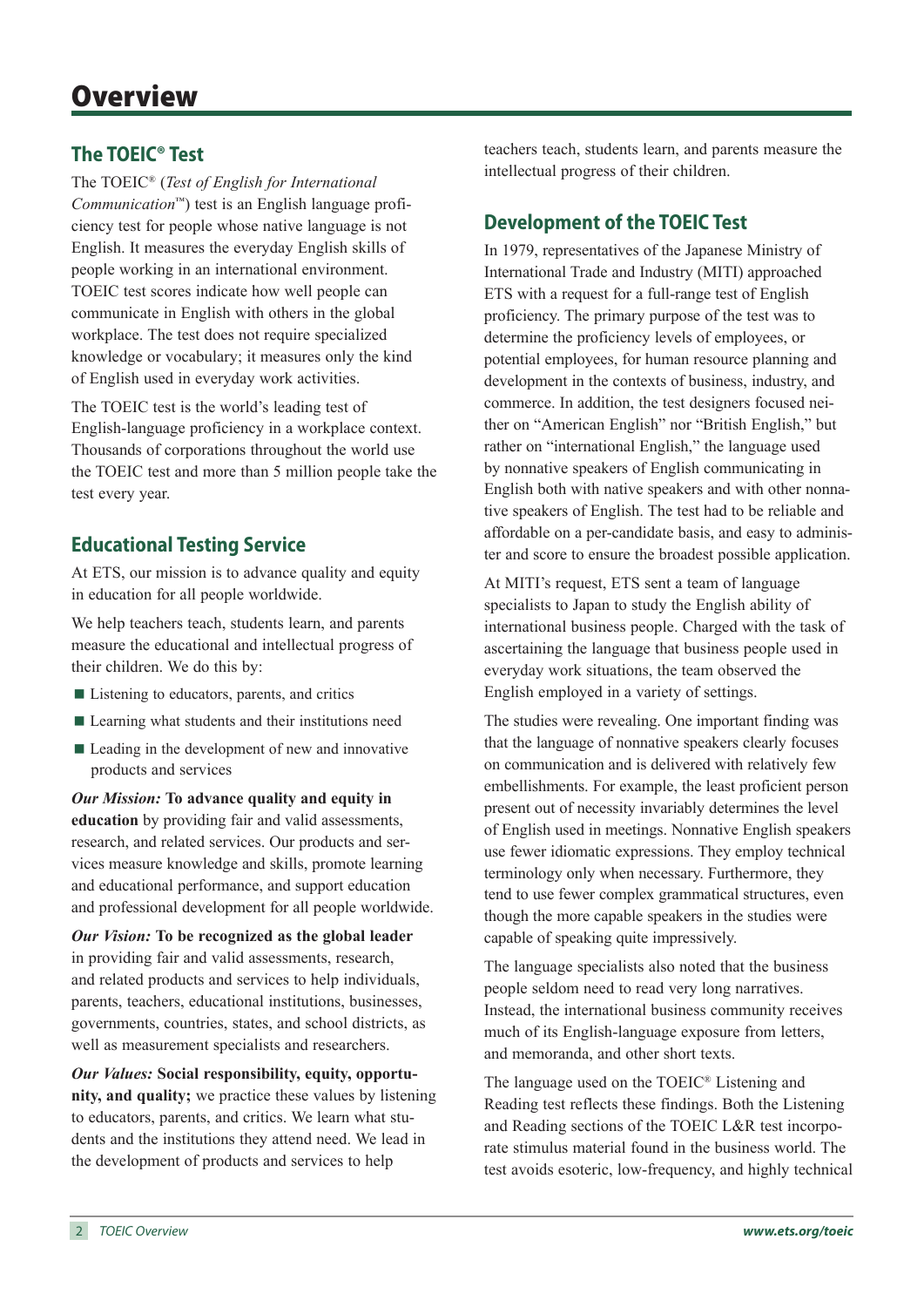# **Overview** *(continued)*

vocabulary. While the vocabulary and structures found in the Reading section of the TOEIC test are more difficult than the vocabulary and structures found in the Listening section, it should be noted that when low-frequency vocabulary or structures do appear, they are typical of the international workplace.

Following several years of ETS research, the TOEIC L&R test was redesigned in 2006. The new test

features the same testing time (2 hours, 45 minutes for Listening and 75 minutes for Reading), the same paper-and-pencil administration and the same range of difficulty as the previous form of the test. The score scale is also the same, and scores can be compared across both versions of the test. The following charts outline the major test changes with the 2006 redesign:

| <b>TOEIC TEST</b>                                                           | <b>NEW TOEIC TEST</b>                                                  |
|-----------------------------------------------------------------------------|------------------------------------------------------------------------|
| Listening Comprehension: 100 items                                          | <b>Listening Comprehension: 100 items</b>                              |
| Photographs: 20 questions                                                   | Photographs: 10 questions                                              |
| Question-Response: 30 questions                                             | Question-Response: 30 questions                                        |
| Short Conversations: 30 questions; 30 conversations<br>with 1 question each | Conversations: 30 questions; 10 conversations with<br>3 questions each |
| Talks: 20 questions                                                         | Short Talks: 30 questions; 10 talks with 3 questions each              |

| <b>TOEIC TEST</b>                   | <b>NEW TOEIC TEST</b>                                                                |
|-------------------------------------|--------------------------------------------------------------------------------------|
| Reading Comprehension: 100 items    | Reading Comprehension: 100 items                                                     |
| Incomplete Sentences: 40 questions  | Incomplete Sentences: 40 questions                                                   |
| Error Recognition: 20 questions     | Text Completion: 12 questions                                                        |
| Reading Comprehension: 40 questions | Single Passages: 28 questions; 7-10 reading texts with<br>2-5 questions each         |
|                                     | Double Passages: 20 questions; 4 pairs of reading texts<br>with 5 questions per pair |

# **Who Takes the TOEIC Test?**

- $\blacksquare$  Personnel who use English in real-life work settings, such as businesses, hotels, hospitals, restaurants, international meetings, conventions, and sports events
- Managerial, sales, and technical employees in international business, commerce, and industry who require English to communicate in their workplace
- $\blacksquare$  Individuals preparing to enter the workplace

# **Why Take the TOEIC Test?**

The TOEIC test is the choice of nearly five million test takers a year and is recognized by thousands of corporations around the world. As a fair and objective measure of English proficiency, the TOEIC test will help test takers:

- Verify current English proficiency levels
- Qualify for a new position and/or promotion in a company
- Enhance professional credentials
- **Monitor progress in English**
- Set individual learning goals
- Involve employers in advancing their employees' English ability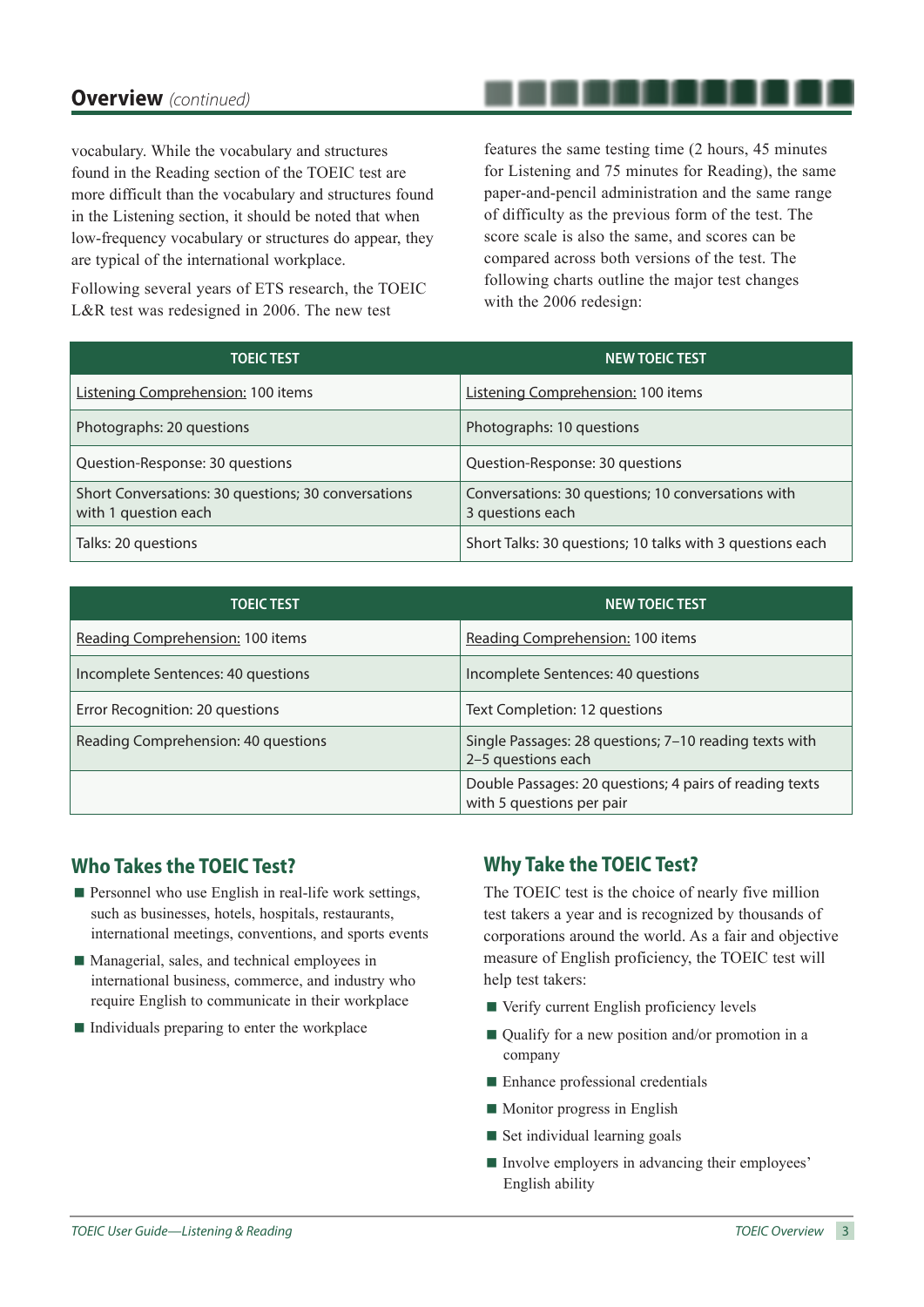# **Test Content**

The TOEIC test was developed to meet the needs of the working world. The test questions are developed from samples of spoken and written language collected from various countries around the world where English is used in the workplace.

Test questions incorporate many different settings and situations, such as:

- **Corporate development**—research, product development
- **Dining out**—business and informal lunches, banquets, receptions, restaurant reservations
- **Entertainment—cinema**, theatre, music, art, exhibitions, museums, media
- **Finance and budgeting—banking, investments, taxes,** accounting, billing
- General business—contracts, negotiations, mergers, marketing, sales, warranties, business planning, conferences, labor relations
- **Health**—medical insurance, visiting doctors, dentists, clinics, hospitals
- **Housing/corporate property—construction,** specifications, buying and renting, electric and gas services
- **Manufacturing**—plant management, assembly lines, quality control
- **Offices**—board meetings, committees, letters, memoranda, telephone, fax and email messages, office equipment and furniture, office procedures
- **Personnel**—recruiting, hiring, retiring, salaries, promotions, job applications, job advertisements, pensions, awards
- **Purchasing—shopping, ordering supplies, shipping,** invoices
- **Technical areas**—electronics, technology, computers, laboratories and related equipment, technical specifications
- **Travel**—trains, airplanes, taxis, buses, ships, ferries, tickets, schedules, station and airport announcements, car rentals, hotels, reservations, delays and cancellations

These settings provide only the context for TOEIC test questions—test takers are not required to have business experience or to understand specialized vocabulary. The TOEIC test is suitable for use in all environments where English is used by native speakers of other languages.

# **Test Format**

The TOEIC test is a two-hour, paper-and-pencil, multiple-choice test that consists of 200 questions divided into two separately timed sections.

#### **Section I: Listening Test**

This section consists of 100 questions and has an audio component. The test section is divided into four parts. Test takers listen to a variety of statements, questions, conversations, and talks recorded in English, then answer questions based on the listening segments. The Listening section takes approximately 45 minutes.

- **Part I: Photographs** 10 questions
- Part II: **Question–Response** 30 questions
- **Part III: Conversations** 30 questions; 10 conversations with 3 questions each
- **Part IV: Talks** 30 questions; 10 talks with 3 questions each

#### **Section II: Reading Test**

This section consists of 100 questions presented in written format in the test booklet. Test takers read a variety of materials and respond to questions based on the item content. The Reading section takes 75 minutes.

- Part V: **Incomplete Sentences** 40 questions
- **Part VI: Text Completion** 12 questions
- Part VII: **Single Passages** 28 questions; 7–10 reading texts with 2–5 questions each **Double Passages** – 20 questions; 4 pairs of reading texts with 5 questions each

Test takers respond to each test question by marking the letter  $(A)$ ,  $(B)$ ,  $(C)$ , or  $(D)$  on a separate answer sheet. Although the actual testing time is approximately two hours, additional time is needed to allow test takers to complete the biographical questions on the answer sheet and to respond to a brief questionnaire about their educational and work history. Therefore, approximately 2 1/2 hours should be allowed to take the test.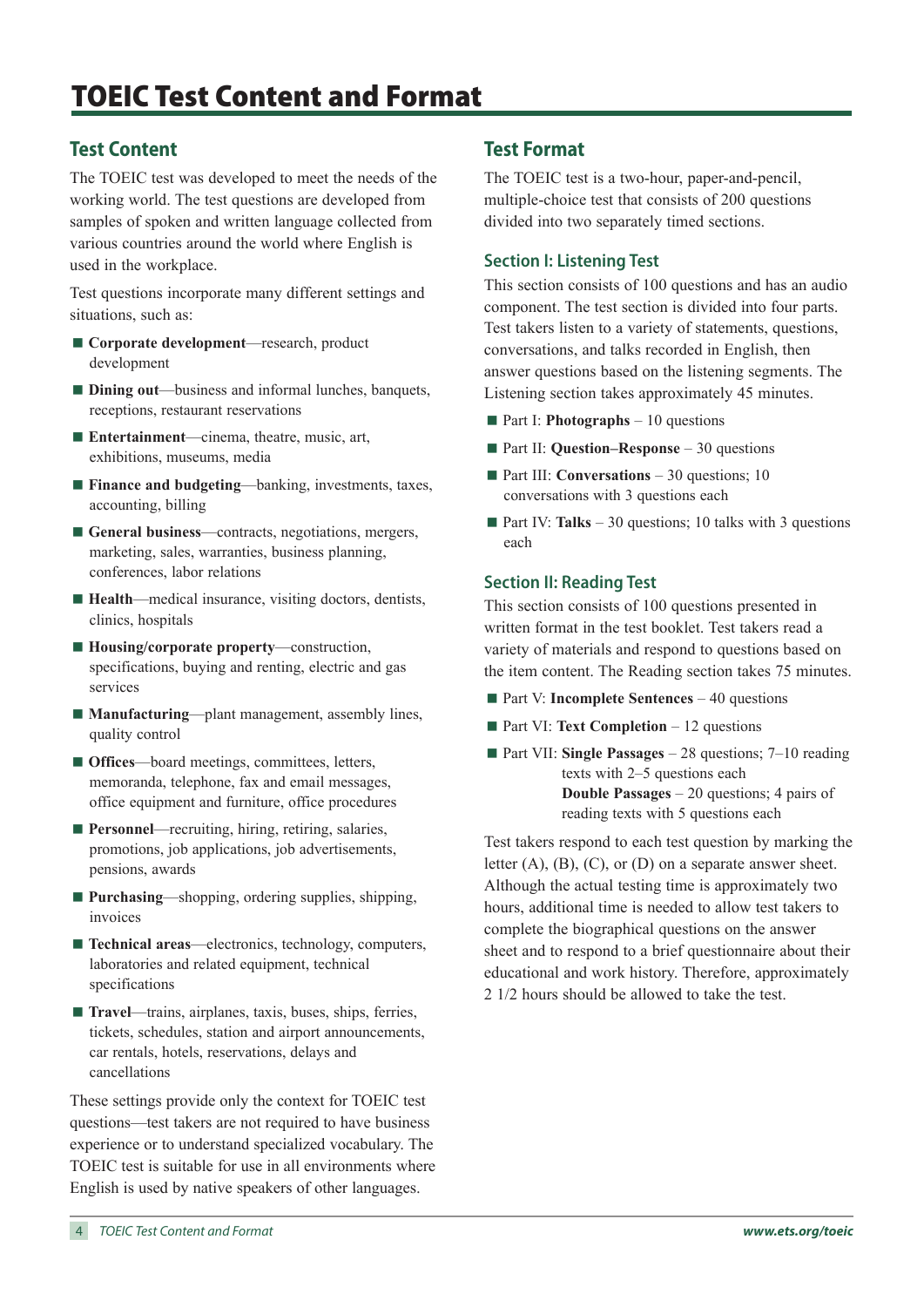# **Preparing to Take the TOEIC Test**

The TOEIC test is not based on the content of any particular English course, but rather on the test taker's proficiency—the overall ability to use English. Improvement in proficiency may take some time and is generally achieved through a combination of practice and study. Before taking the TOEIC test, it is important to become familiar with the test format and how to mark the answers on the answer sheet. Attention can then be focused on the questions themselves, rather than on the

format. The Examinee Handbook provides information about the test and familiarizes test takers with the content and format of the test so that they will be more at ease when taking the test. In addition, test takers are encouraged to immerse themselves in the language as frequently and in as many ways as possible if it has been some time since they have had contact with English. Reading, watching TV and videos, listening to tapes, taking an English course, and speaking with friends and colleagues are some ways to practice English.

. . . . . . .

# Administration of the TOEIC Test

# **Where is the Test Offered?**

The TOEIC test is available throughout the world. Testing can be arranged through corporations or other organizations that ask employees or job applicants to take the TOEIC test. In addition, many languagetraining programs and schools offer TOEIC testing. If testing is not available through a particular organization, contact the local ETS Preferred Associate to find out when and where to take the test.

# **How Often Can the TOEIC Test Be Taken?**

TOEIC Public Testing is scheduled by the local ETS Preferred Associate. Contact your local ETS Preferred Associate for more information on test dates, locations and how to register.

Institutional Testing is scheduled by your institution and can be taken as offered. Contact your institution for more information.

# **Test Security**

In administering a worldwide testing program, the TOEIC program and its local ETS Preferred Associates consider the maintenance of security at testing centers to be of utmost importance. To offer score users the most valid and reliable measurements of Englishlanguage proficiency available, the TOEIC program continuously reviews and refines procedures to increase the security of the test before, during, and after administrations.

# **Test Center Procedures**

The following procedures and regulations apply during the entire test session, which begins when test takers are admitted to the test center and ends when they leave the test center.

- $\blacksquare$  No test taker will be admitted after test materials have been distributed.
- Books, dictionaries, papers, notes, rulers, calculators, watch alarms, mobile phones, listening devices, recording or photographic equipment, highlighters or aids of any kind are not allowed in the testing room.
- Paper of any kind is not permitted in the testing room.
- $\blacksquare$  Test takers may not mark or underline words in the test book or make notes in the test book or on the answer sheet.
- $\blacksquare$  Test takers must have the supervisor's permission to leave the testing room. Any lost time cannot be made up.
- There is no scheduled break during the TOEIC test. If a test taker must leave the testing room, s/he is required to give the supervisor identification document(s) before leaving the room. It will not be possible to make up the time lost. At the conclusion of the test, the test taker will be required to return the test book and answer sheet to the test supervisor.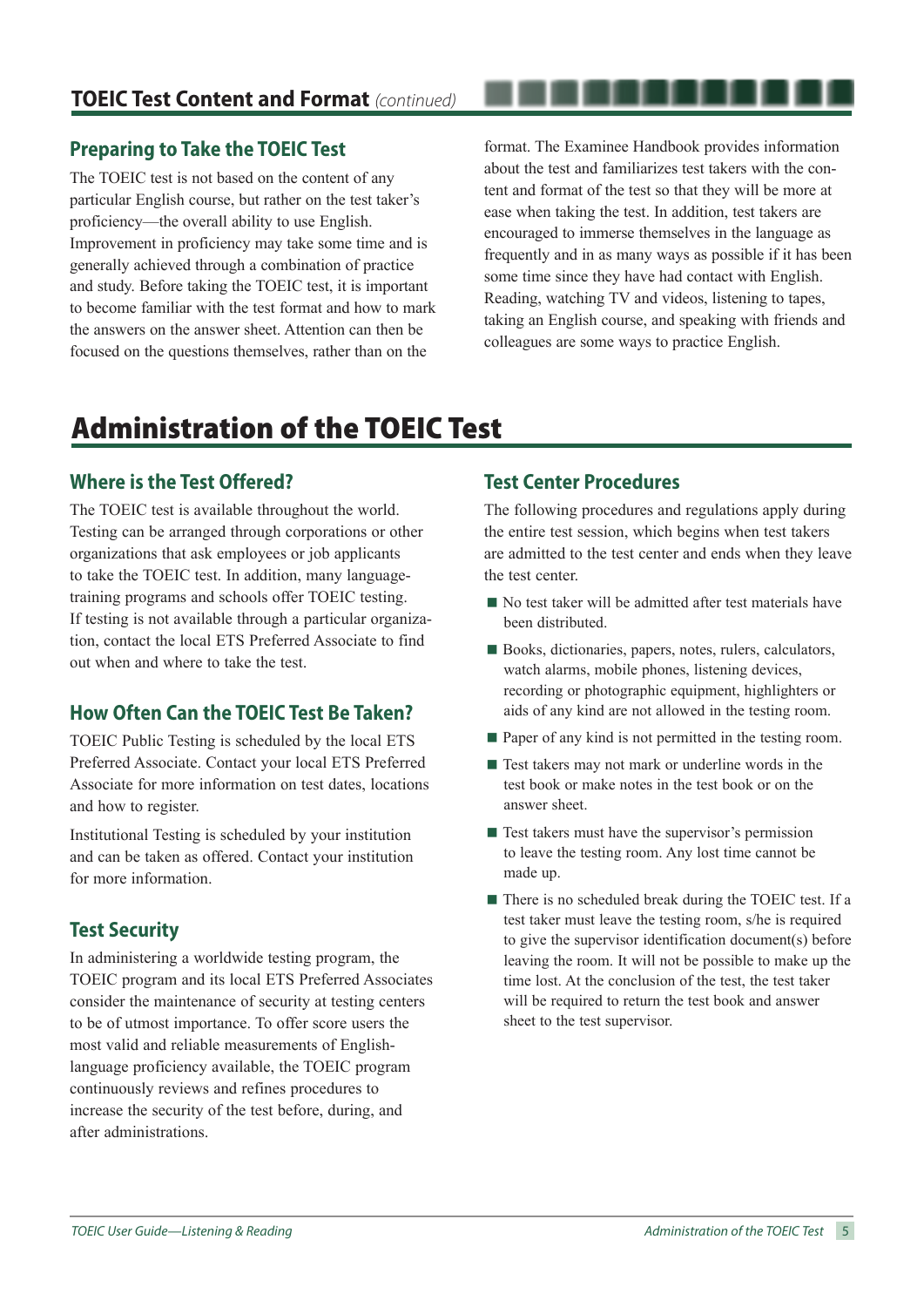# **Dismissal from Test Session**

A test administrator/supervisor is authorized to dismiss a test taker from a test session, or scores may be canceled, due to violations such as, but not limited to, the following:

- Attempting to take the test for someone else or having someone else take the test on the test taker's behalf
- Failing to provide acceptable identification
- Obtaining improper access to the test, a part of the test, or information about the test
- Using a telephone or cell phone during the test session or during breaks
- $\blacksquare$  Using any aids in connection with the test, such as mechanical pencils, pens, pagers, beepers, calculators, watch calculators, books, pamphlets, notes, rulers, highlighter pens, stereos or radios with headphones, cell phones, watch alarms (including those with flashing lights or alarm sounds), stopwatches, dictionaries, translators and any handheld electronic or photographic devices
- $\blacksquare$  Creating a disturbance (disruptive behavior in any form will not be tolerated; the test administrator/supervisor has sole discretion in determining what constitutes disruptive behavior)
- Attempting to give or receive assistance, or otherwise communicate in any manner with another person about the content of the test during the administration, during breaks, or before dismissal of the test session
- $\blacksquare$  Removing or attempting to remove test content, scratch paper, or notes relating to the test content from the test center. Under no circumstances may test content or any part of the test content be removed, reproduced, and/or disclosed by any means (e.g., hard copy, verbally, electronically) to any person or entity
- $\blacksquare$  Using scratch paper during the test session
- Tampering with a computer
- Taking a weapon or firearm into the test center
- Taking food, drink, or tobacco into the testing room
- Leaving the test center vicinity during the test session or during breaks
- $\blacksquare$  Leaving the testing room without permission
- Taking excessive or extended unscheduled breaks during the test session (Test center administrators are required to strictly monitor unscheduled breaks and report test takers who take excessive or extended breaks.)
- Referring to, looking through, or working on any test or test section when not authorized to do so, or working after time has been called

 $\blacksquare$  Failing to follow any of the test administration regulations in this user guide, given by the test administrator/supervisor, or specified in any test materials

The local ETS Preferred Associate reserves the right to take all action—including, but not limited to, barring the test taker from future testing and/or canceling scores—for failure to comply with test administration regulations or the test administrator/supervisor's directions. If scores are canceled, they will not be reported, and test fees will not be refunded.

# **Identification Requirements**

All test takers must read Part 1. Depending on whether the testing is within or outside the test taker's country of citizenship, s/he must also read either Part 2 or Part 3, as appropriate.

#### **Part 1: Information for All Test Takers**

- Test takers must have acceptable and valid ID with a signature and photograph to be admitted to a test center. Identification requirements are strictly enforced. It is the test taker's responsibility to read and understand the instructions and requirements.
- $\blacksquare$  Test takers who arrive at the test center without the required identification will not be admitted by the test administrator, cannot take the test, and will forfeit their test fee.

When registering for the test, **test takers must use exactly the same name that appears on the primary identification document they will present at the test center.** They must provide their entire first (given name) and entire surname (family name). They MUST NOT register under a nickname. If the name shown on a test taker's primary identification does not match the name used at registration, that test taker will not be permitted to take the test.

- Only misspellings of a test taker's name can be corrected at check-in—NAME CHANGES WILL NOT BE MADE. If a test taker's name has changed for any reason, including marriage, s/he must still present primary identification in the name under which s/he registered, or the test taker will not be permitted to take the test.
- $\blacksquare$  If the test center administrator questions the ID a test taker presents, that individual will be required to present additional proof of identity.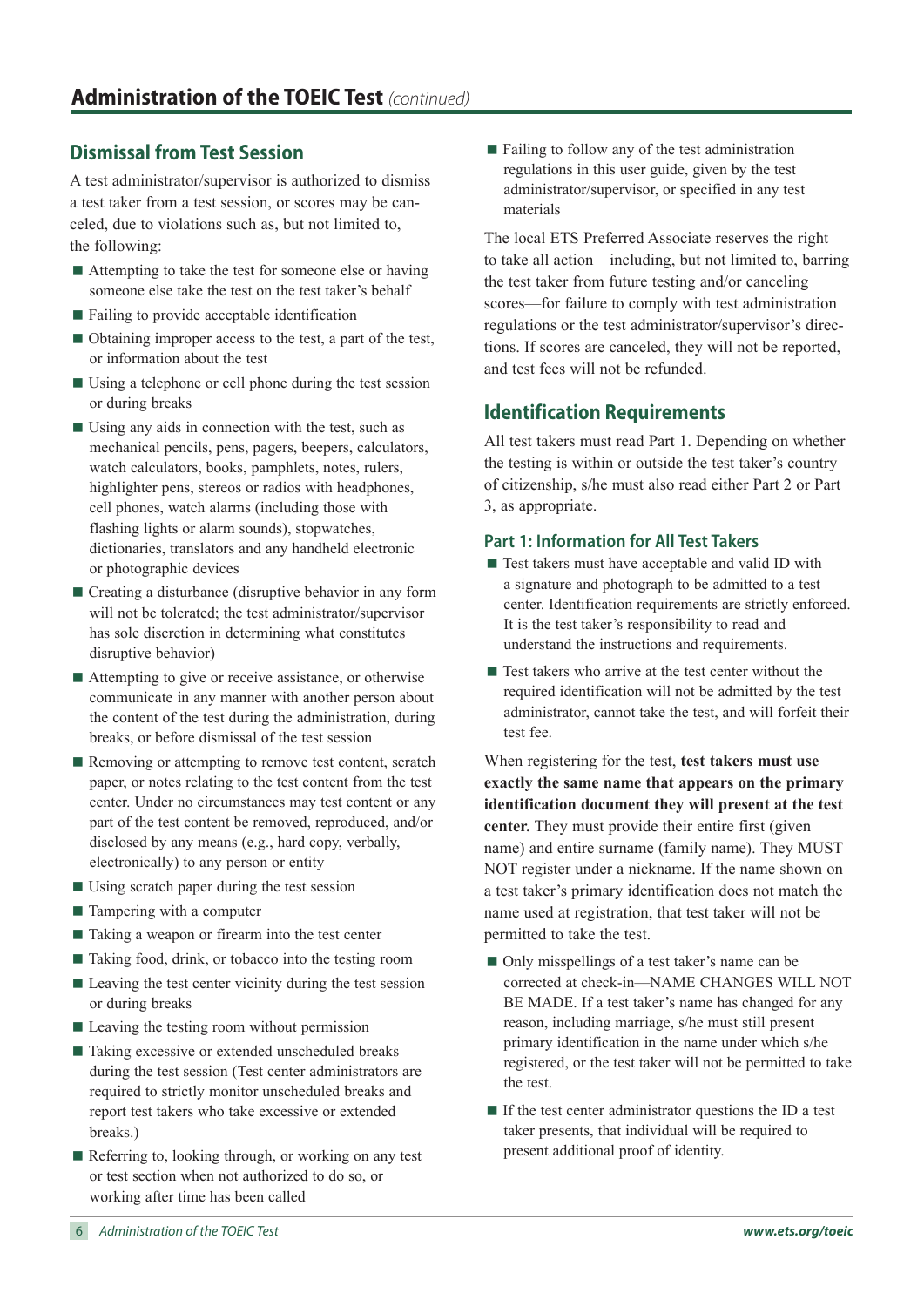$\blacksquare$  If positive confirmation cannot be made, the test taker may be refused admission to the test center and forfeit the test fee. Admittance to the test center does not imply that a test taker's form of identification is valid or that the test taker's scores will be reported.

Test center personnel will check each test taker's identification before assigning seats at the test center. The administrator will also check the signature to verify that the test taker is the person in the photo identification.

#### **Acceptable Primary Identification Documents**

- **Passport with photograph and signature**
- Driver's license with photograph and signature
- $\blacksquare$  State identification with photograph and signature
- $\blacksquare$  National identification with photograph and signature
- $\blacksquare$  Military identification with photograph and signature

#### **Acceptable Secondary Identification Documents**

If a test taker's primary identification is missing either a photograph or signature, one of the following secondary IDs can be used to meet the photograph or signature requirement. One of the following secondary IDs must be presented **in addition** to your primary ID. Secondary IDs that can be used to meet the photograph or signature requirements are:

- **A government-issued identification document** that has not expired, including, but not limited to, passport, driver's license, state identification, national identification, or military identification. (There are some exceptions: see "Unacceptable Identification Documents" below.)
- **Student ID**

#### **Unacceptable Identification Documents**

- Any expired ID
- **Draft classification card**
- Credit card of any kind
- Social Security card
- Learner's permit or any temporary identification document
- International driver's license
- International student ID
- Notary-prepared letter or document
- **Employee identification card**

Test takers who cannot meet the specified ID requirements or have questions about ID can contact their local ETS Preferred Associate before registering for the test.

## **Part 2: If Testing WITHIN Your Country of Citizenship**

Test takers within their country of citizenship need only one form of primary ID if the primary ID document contains a photograph and signature. Please see the list of acceptable primary ID documents on page 6. However, if the test administrator has any concerns about the primary ID document, the test taker will be required to present a secondary ID from the list on this page.

. . . . . . . . . .

If the primary ID does not contain the test taker's signature, that individual must either sign the document or present an additional ID from the list of secondary identification documents. The secondary ID cannot be expired and must contain a recent, recognizable photograph and the test taker's signature.

## **Part 3: If Testing OUTSIDE Your Country of Citizenship**

Individuals testing outside their country of citizenship MUST PRESENT THEIR PASSPORT as the primary identification document (citizens of European Union and Schengen Zone countries, see special requirements below). If a test taker does not meet this requirement, test scores may not be reported.

If a test taker's passport is not written in **English language letters**, that individual must also present an additional ID from the list of secondary identification documents (see Part 1) that is written in English and contains a recent, recognizable photo.

If a test taker's passport **does not contain that individual's signature**, the test taker must either sign the passport or present an additional ID from the list of secondary identification documents (see Part 1).

#### **European Union/Schengen Zone Countries**

Individuals taking the test within a European Union or Schengen Zone country outside their own country may use a valid national or European identity card. The presented document must contain a recent, recognizable photograph, date of birth, and signature of the test taker. If a test taker's form of identification is not in English-language letters and the test administrator cannot read the language in which it is written, that individual may not be allowed to take the test. If the official ID does not contain the test taker's signature, an additional document must be presented from the list of secondary identification documents (on this page) that does contain that individual's signature.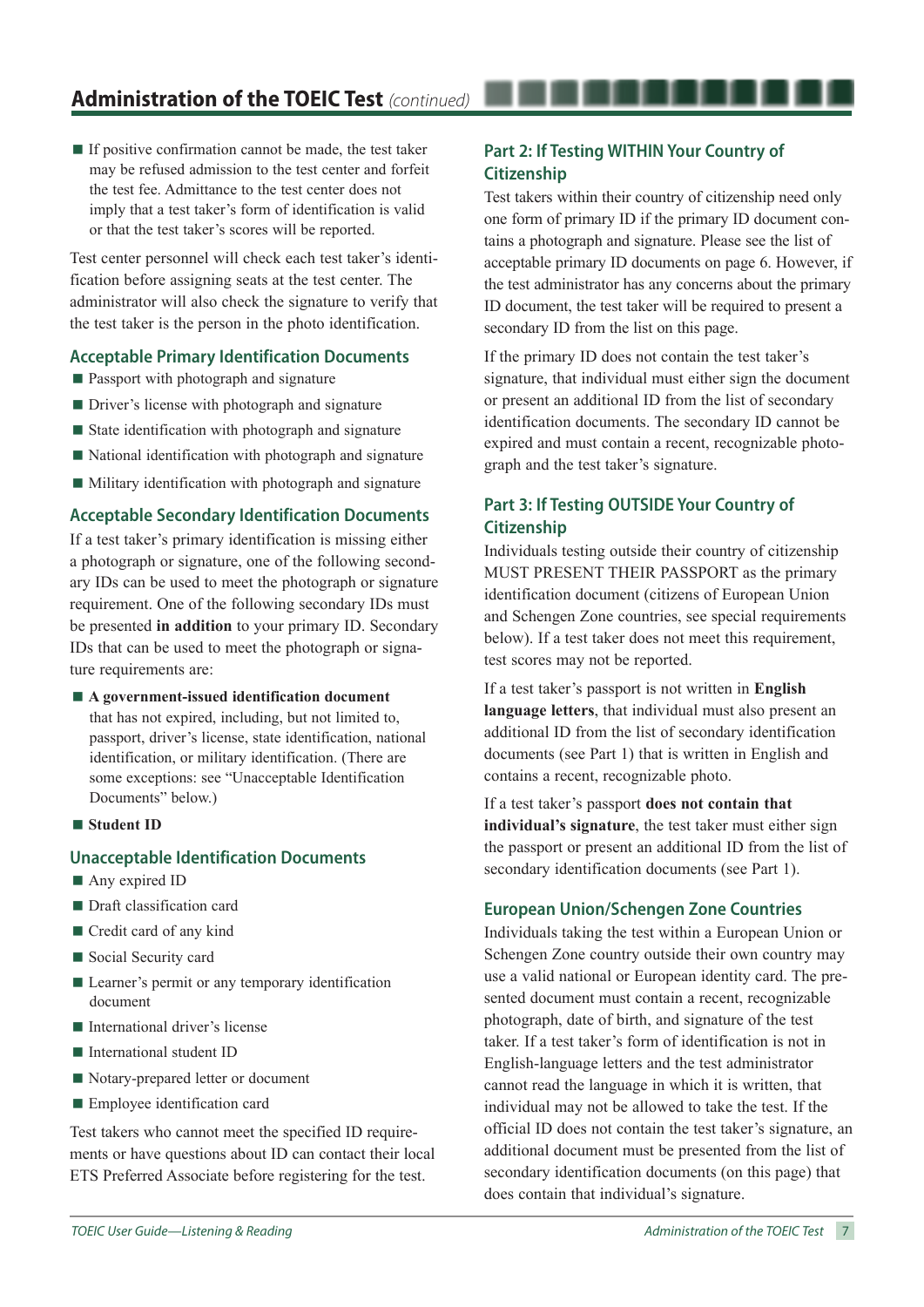# **Disabilities**

The TOEIC Program and its local ETS Preferred Associates, in response to requests from individuals with disabilities, will make special arrangements with test center supervisors, where local conditions permit, to administer the TOEIC test with accommodations. Among the accommodations that can be provided are extended testing time, and breaks, test reader, sign language interpreter, other aids customarily used by the test taker, large print, non-audio (without oral stimulus) and Braille versions of the test. All requests for accommodations must be approved in accordance with TOEIC policies and procedures. These procedures are located on the web at *www.ets.org/toeic*.

# **Testing Irregularities**

"Testing irregularities" refers to irregularities in connection with the administration of a test, such as equipment failure, improper access to test content by individuals or groups of test takers, and other disruptions of test administrations (natural disasters and other emergencies). When testing irregularities occur, ETS and its local ETS Preferred Associates give affected test takers the opportunity to take the test again as soon as possible without charge.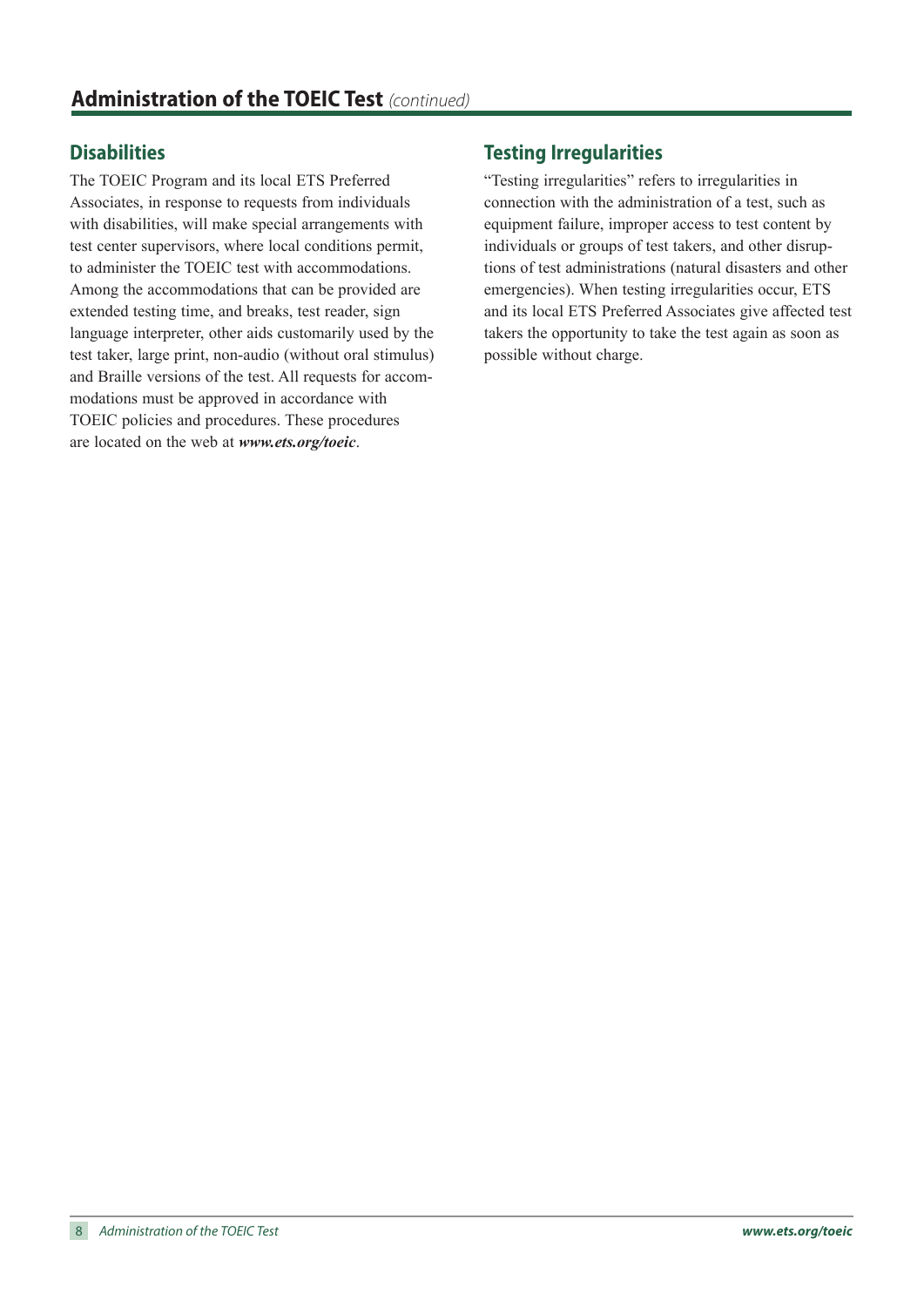# TOEIC Test Results

# **Scoring Procedures & Reports**

#### **Scanning**

Each test taker uses a pencil to mark answers to the TOEIC test questions on a scannable answer sheet. Information on the test taker's English-learning history and use of English is also collected at the time of the test session. The answers and test-taker information are then read by an optical scanner and recorded by the I-OPS system (Integrated Operations, Processing, and Scoring). The I-OPS system is a software package designed to support ETS Preferred Associate offices in scanning and scoring TOEIC answer sheets, as well as tracking the performance of individual test takers, groups of test takers, clients, and countries.

#### **Reporting**

After the tests have been scored, the results are reported to the test taker's employer or school in the form of a Score Roster. The Score Roster is intended for internal use only and cannot be used by individual test takers as an indication of their "official" score. Clients may choose to supply their test takers with an individual Score Report or a Certificate of Achievement.

Additional statistical reports, such as the results for all of an organization's test takers for a given time period, can be produced by the ETS Preferred Associate at the client's request.

#### **Score Roster**

Clients receive a listing of all their test takers' results in the form of a Score Roster. Each Score Roster includes:

- Individual scores (Listening, Reading, and Total scores)
- $\blacksquare$  Scores from the most recent testing session (including average score, frequency distribution, and range of scores)
- $\blacksquare$  Scores obtained in all testing sessions within the same institution
- $\blacksquare$  Scores within the industry with which the client is affiliated
- $\blacksquare$  Scores within the country with which the client is affiliated

#### **Score Report**

In addition to the scaled section scores, the redesigned TOEIC Score Report provides extra score information.

#### **Scaled scores**

The new score reports provide Listening and Reading scaled scores, and Total scaled score. The Total scaled score is derived from adding the two section scores together.

#### **Percentile Rank**

The new score report provides percentile rank information. The percentile rank refers to the percentage of the TOEIC Public Testing Program population of test takers in the past three years who score below the test taker's scaled scores. The percentile rank table is calculated based on a pool of test takers from the past three years and is updated every May and made available on the ETS website at *www.ets.org/toeic*. For example, in May 2006, the percentile rank table was calculated based on test takers from January 2003 to December 2005. In May 2007, the percentile rank table was calculated based on test takers from January 2004 to December 2006.

#### **Score Proficiency Descriptions**

Based on the scaled score, the new score report provides a description of the English-language abilities typical of test takers scoring at about the same level. Because of limited space in the score report, only statements of strength are provided in the report. There are three possible descriptions for the Listening section and four possible descriptions for the Reading section. A complete table of these descriptions is available on the ETS website, **www.ets.org/toeic**. The proficiency descriptors were developed based on a Scaled Anchoring Study conducted at ETS in the summer of 2005. Refer to the report, "TOEIC Score Proficiency Tables" (available at **www.ets.org/toeic**) to understand how the study was conducted and how to use and interpret the proficiency statements.

#### **Abilities Measured**

Score reports also include the percentage of questions answered correctly for specific abilities measured. These percentages can be compared with the percentage scores of other people who take the same form of the TOEIC test.

If the test is taken through an employer or sponsoring organization, scores are provided to that organization. It is the responsibility of the employer or organization to provide the test taker with a score report. Those who take the test independently will receive a score report directly from the local ETS Preferred Associate.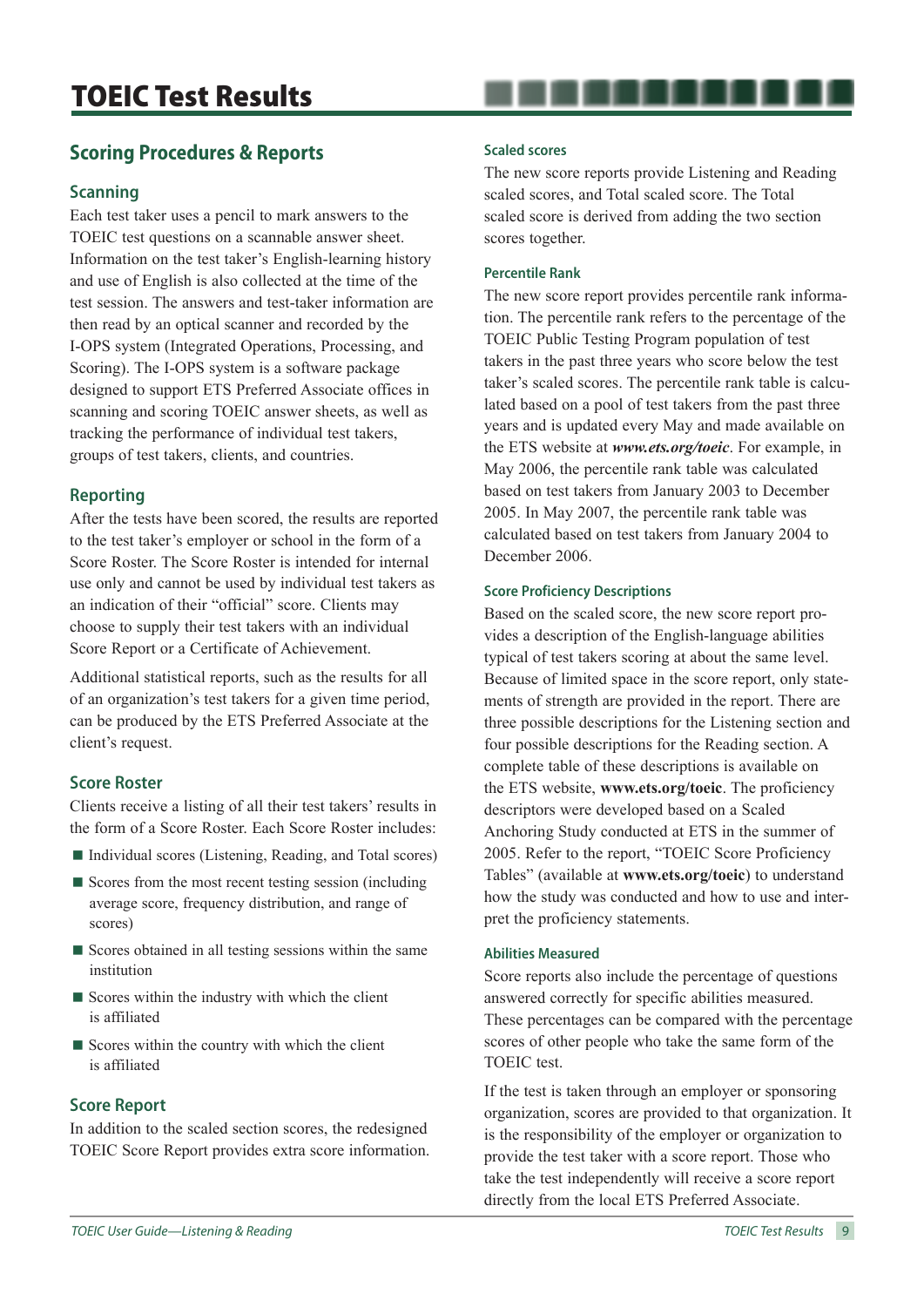# **TOEIC Test Results** *(continued)*

#### **Certificate of Achievement**

The TOEIC Certificate of Achievement is an acknowledgement of a test taker's English proficiency. The TOEIC Certificate of Achievement is not available through some services. Contact the local ETS Preferred Associate for availability.

The Certificate of Achievement features:

- Test taker's name
- Test taker's Listening score, Reading score, and Total test score
- Test date and location
- Administering organization
- Watermark on back
- $\blacksquare$  A format that is suitable for framing

#### **Release of Test Results**

With some exceptions, depending on local conditions, the TOEIC Score Report is sent to test takers within 5 business days.

#### **Passing the TOEIC Test**

The TOEIC test is not the type of test that awards a pass or fail grade. Not every job or task requires the same level of English proficiency. Because it was developed specifically to meet the needs of the workplace, the TOEIC test measures many levels of ability. It enables test takers to demonstrate their current English-language skills, while the single, continuous scale makes it possible for learners to set attainable goals and measure their progress as their English improves.

Many companies use the TOEIC test to set their own score standards based on the levels of English necessary to carry out particular responsibilities. Some companies may require employees to have a minimum TOEIC score based on the corresponding level of English that is needed on the job. The local ETS Preferred Associate can offer assistance in setting cut-scores. Many companies offer English-language training to help employees reach target TOEIC scores that reflect specific levels of proficiency based on professional need.

#### **Interpreting Scores**

TOEIC test scores are determined by the number of questions answered correctly. There is no penalty for wrong answers. The number of correct responses on each section, Listening and Reading, is converted to a number on a scale of 5 to 495. The statistical procedure used to convert scores to a common scale for each section seeks to ensure that TOEIC Listening and Reading scores obtained on different administration dates mean the same thing in terms of the level of English proficiency indicated.

If you were to take several versions of the test within a short period of time, you would obtain a number of scores that center around an average value known as your "true" score. Two-thirds of the time, your listening score would be within 25 points of your true score on the listening section, and your reading score would be within 25 points of your true score on the reading section.

#### **Repeat Test Takers**

Test takers who take another version of the TOEIC test may obtain slightly different scores from those they received the first time. A question like this may arise, "How much of a difference must there be between two Listening scores or between two Reading scores before I can say that there is a real difference in my level of proficiency?" This question involves two independent tests given at two different times. The error of measurement associated with the score obtained from one administration is called the Standard Error of Measurement (SEM). The errors of measurement associated with two administrations are called the Standard Error of Difference (SE*diff* ). The SE*diff* for each of the TOEIC Listening and Reading sections is about 35 scaled score points.

Another question that may arise, "If a person began training with a Listening score of 300 and, following training, received a score of 340 on a different test form, has that test taker really improved in Listening or is this increase just a statistical fluke?" To determine whether this is a true increase in the TOEIC score, the test taker would construct a band of  $\pm$  1 SE*diff*, or  $\pm$  35 points, around the obtained scores. In this case, the test taker has truly improved because the posttraining score fell outside the SE*diff* (i.e., 265-335). Using this band, we can say with 68 percent confidence that the test taker's proficiency level has truly increased in the time between the two tests.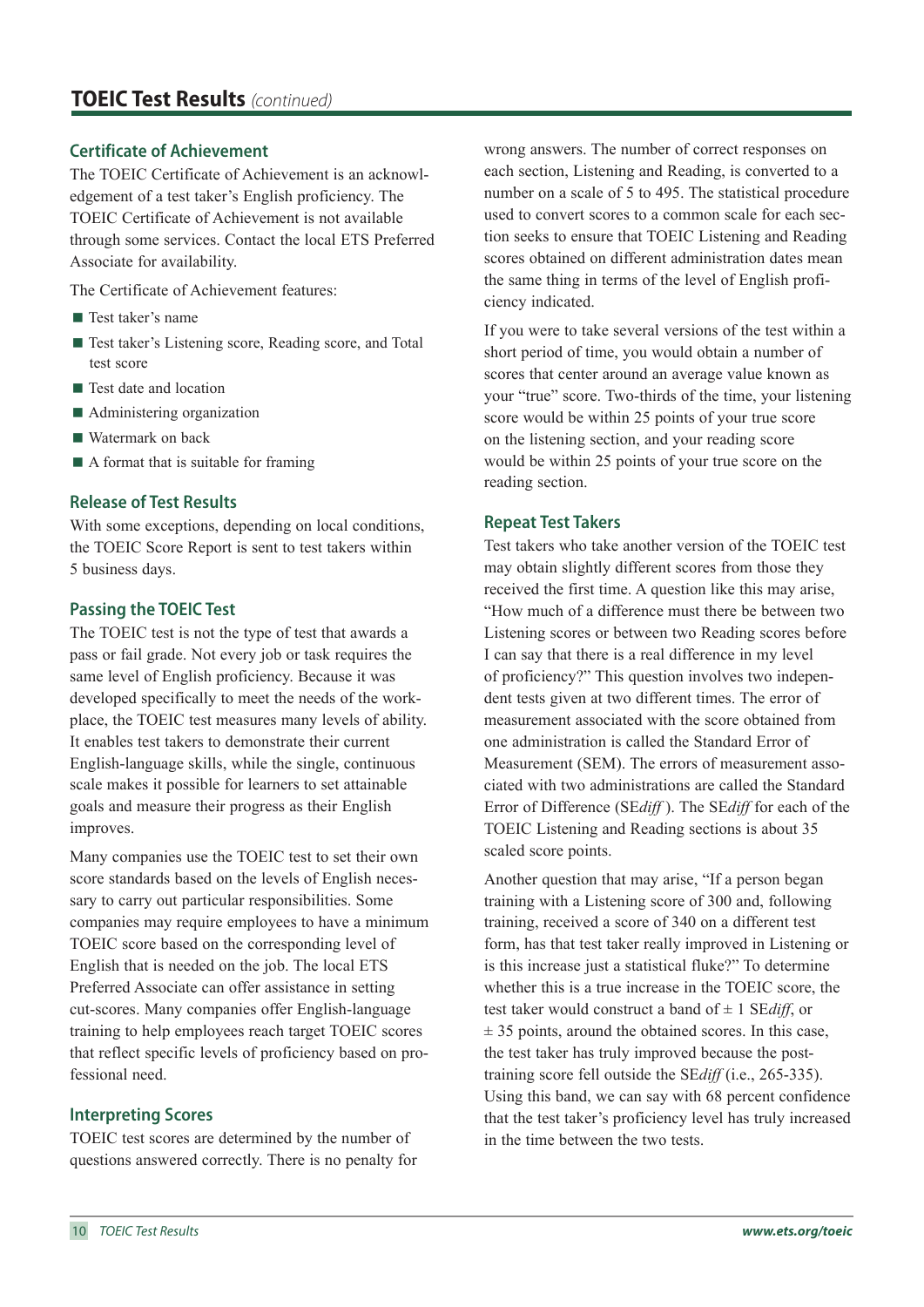#### **Score Review**

Test takers who feel their scores do not accurately reflect their English-speaking abilities should contact their ETS Preferred Associate up to three months of the test date. The ETS Preferred Associate will rescore the answer sheet and give a second score report. If a discrepancy is found between the first score report and the second one, the ETS Preferred Associate will pay for rescoring the answer sheet. However, if a discrepancy is not found, the test taker may be charged a small fee for rescoring costs.

#### **Test Score Data Retention**

To provide test takers and employers with a historical summary of test scores, all scores will be kept on file and reported for two years from the test date.

. . . . . . . .

#### **Score Cancellation**

The local ETS Preferred Associate reserves the right to take all action—including, but not limited to, barring a test taker from future testing and/or canceling a test taker's scores—for failure to comply with test administration regulations or the test administrator/supervisor's directions. If a test taker's scores are canceled, they will not be reported, and the test fees will not be refunded.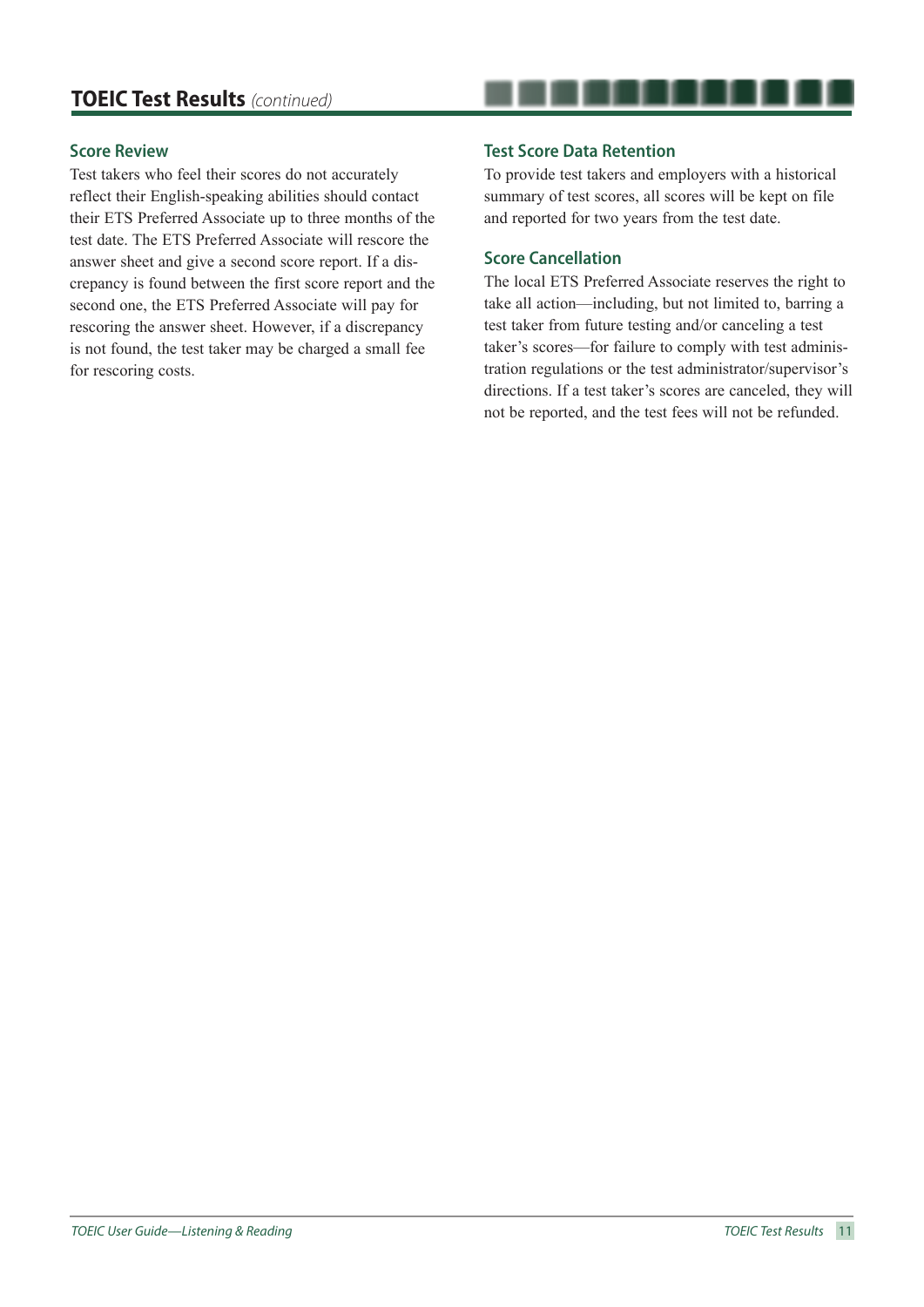# **Test Fairness**

The ETS TOEIC Program and its authorized local ETS Preferred Associates have taken steps to ensure, to the extent possible, that tests and test scores are fair for all test takers, regardless of gender, age, nationality, and test-taker industry background.

All of our products and services—including individual test questions, assessments, instructional materials, and publications—are evaluated during development to ensure that they:

- Are not offensive or controversial
- Do not reinforce stereotypical views of any group
- Are free of racial, ethnic, gender, socioeconomic and other forms of bias
- Are free of content believed to be inappropriate or derogatory toward any group

All of our tests and other products undergo rigorous, formal reviews to ensure adherence to our fairness guidelines, which are set forth in three publications that can be found on our website, *www.ets.org*:

#### **ETS Standards for Quality and Fairness**

Every test ETS produces must meet the exacting criteria of our *Standards for Quality and Fairness*. These standards reflect our commitment to producing fair, valid, and reliable tests that can stand up to the most intense scrutiny, either in the courtroom or in the court of public opinion.

The ETS Office of Professional Standards Compliance audits each ETS testing program to ensure its adherence to the *ETS Standards for Quality and Fairness*.

#### **ETS Fairness Review Guidelines**

The *ETS Fairness Review Guidelines* identify aspects of test questions that might hinder people in various groups from performing at optimal levels.

Fairness reviews are conducted by specially trained reviewers.

#### **ETS International Principles for Fairness Review of Assessments**

*The International Principles for Fairness Review of Assessments* are designed to ensure that our tests and related products are fair and appropriate for the culture and country in which they are used.

Every member of the ETS staff responsible for writing and reviewing test questions undergoes extensive training in our fairness review process. Our commitment to fairness helps distinguish ETS from other assessment companies.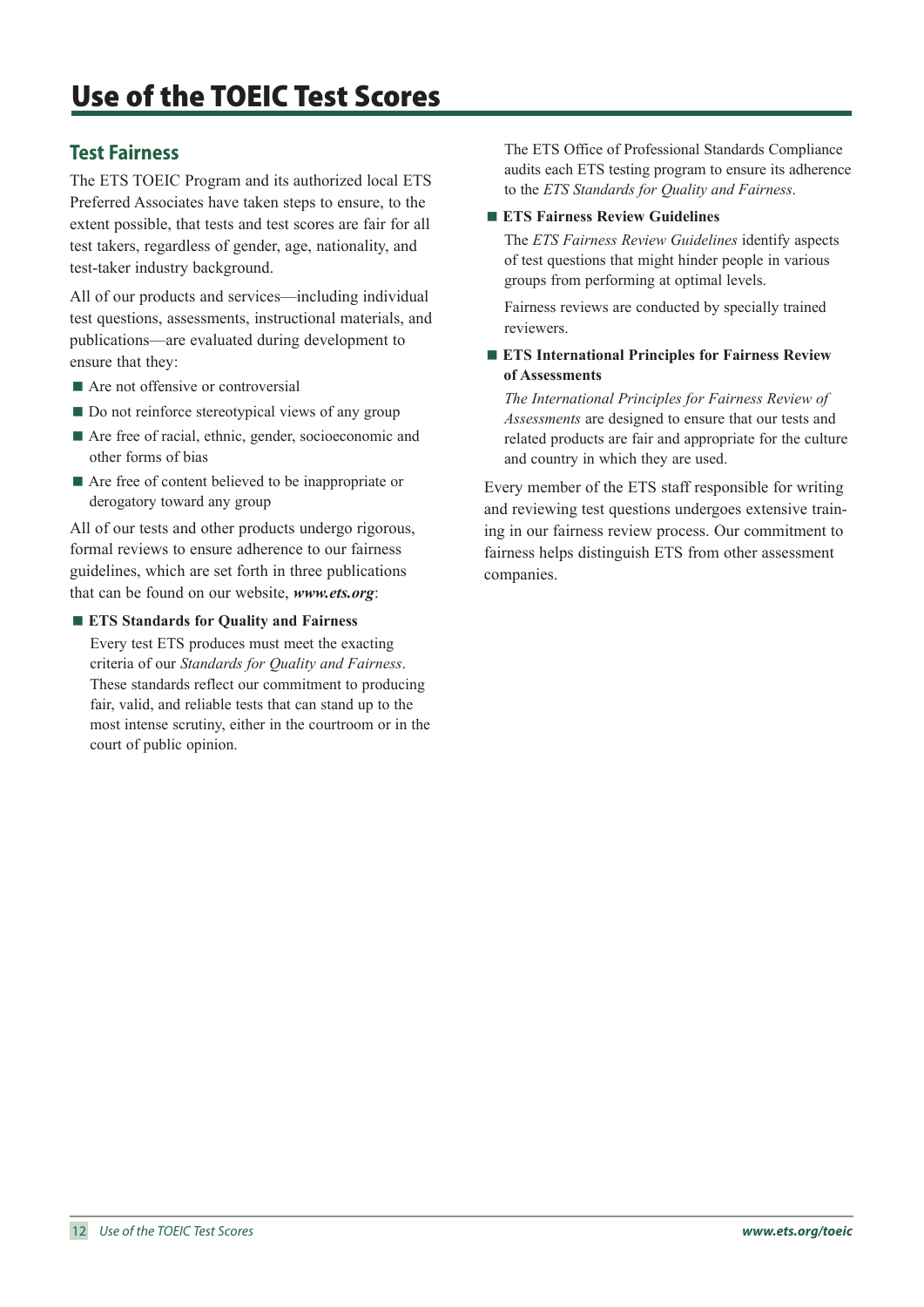# **Introduction**

These guidelines are designed to provide information about the appropriate use of TOEIC test scores for corporations or schools that use the scores in making hiring, evaluation, and career promotion decisions, as well as school-related decisions. They are also intended to protect test takers from unfair decisions that may result from the inappropriate use of scores. Adherence to the guidelines is important.

The TOEIC tests are designed to assess Englishlanguage proficiency relevant to today's international market. As measures with known statistical properties and high-quality technical characteristics, the scores from these tests, when used properly, can improve the hiring, evaluation, and career promotion decision processes of local and multinational corporations, and other organizations where English-communication skills are critical job requirements.

As more and more students attend colleges to acquire job skills in the global marketplace, more schools are using TOEIC scores to evaluate student proficiency in English.

The TOEIC Program and its authorized local ETS Preferred Associates have a particular obligation to inform users of the appropriate uses of TOEIC scores and to identify and try to rectify instances of misuse. To this end, the following policies and guidelines are available to all TOEIC test takers, institutions, and organizations that are recipients of TOEIC scores.

# **Policies**

In recognition of their obligation to ensure the appropriate use of TOEIC scores, the TOEIC Program and its authorized local ETS Preferred Associates developed policies designed to make score reports available only to approved recipients, to encourage these organizational score users to become knowledgeable about the validity of the tests, to protect the confidentiality of test takers' scores, and to follow up on cases of possible misuse of scores. The policies are discussed below.

■ **Confidentiality.** TOEIC scores, whether for an individual or aggregated for an institution, are confidential and can be released only by authorization of the individual or institution or by compulsion of legal process.

We recognize the test taker's right to privacy with regard to information that is stored in data or research files held by Educational Testing Service and its local

ETS Preferred Associates, and our responsibility to protect test takers from unauthorized disclosure of the information.

. . . . . . . . . . .

**Encouragement of appropriate use and investigation of reported misuse.** All organizational users of TOEIC scores have an obligation to use the scores in accordance with the guidelines below, i.e., using multiple criteria, accepting only official TOEIC scores, etc. Organizations have a responsibility to ensure that all individuals using TOEIC scores are aware of these guidelines and to monitor the use of the scores, correcting instances of misuse when they are identified. The TOEIC Program and its authorized local ETS Preferred Associates are available to assist institutions in resolving score-misuse issues.

# **Other Score-related Information**

#### **Score Verification**

Institutions have the ability to verify score reports sent directly to them by test takers. At the written request of the institution or agency, ETS will verify the official scores recorded for you within the last 2 years. ETS or its authorized representative will also verify your score information at the request of any institution or agency that has a copy of your score report.

#### **Online Score Verification Service (OSVS, the Service)**

The following terms and conditions supplement all other terms and conditions, disclosures, policies and agreements relating to TOEIC test scores reported by ETS, including, but not limited to, the ETS privacy and security policy<sup>1</sup>, and the *TOEIC Listening and Reading Examinee Handbook*, all as amended from time to time (collectively, TOEIC Documents).

The TOEIC Online Score Verification Service (OSVS) allows entities that contract with ETS for access to the Service, including governmental immigration offices (the Organization), to verify the scores of tests provided by ETS under the TOEIC trademark. The TOEIC Listening and Reading test is designed by ETS to measure the ability of non-native speakers of English to use and understand English as it is read and heard in professional settings. TOEIC scores indicate how the test taker performed on the test, and the score data provided through the OSVS provides identifying information about the test

1 You can review the current version of this policy under Privacy and Security at *www.ets.org*.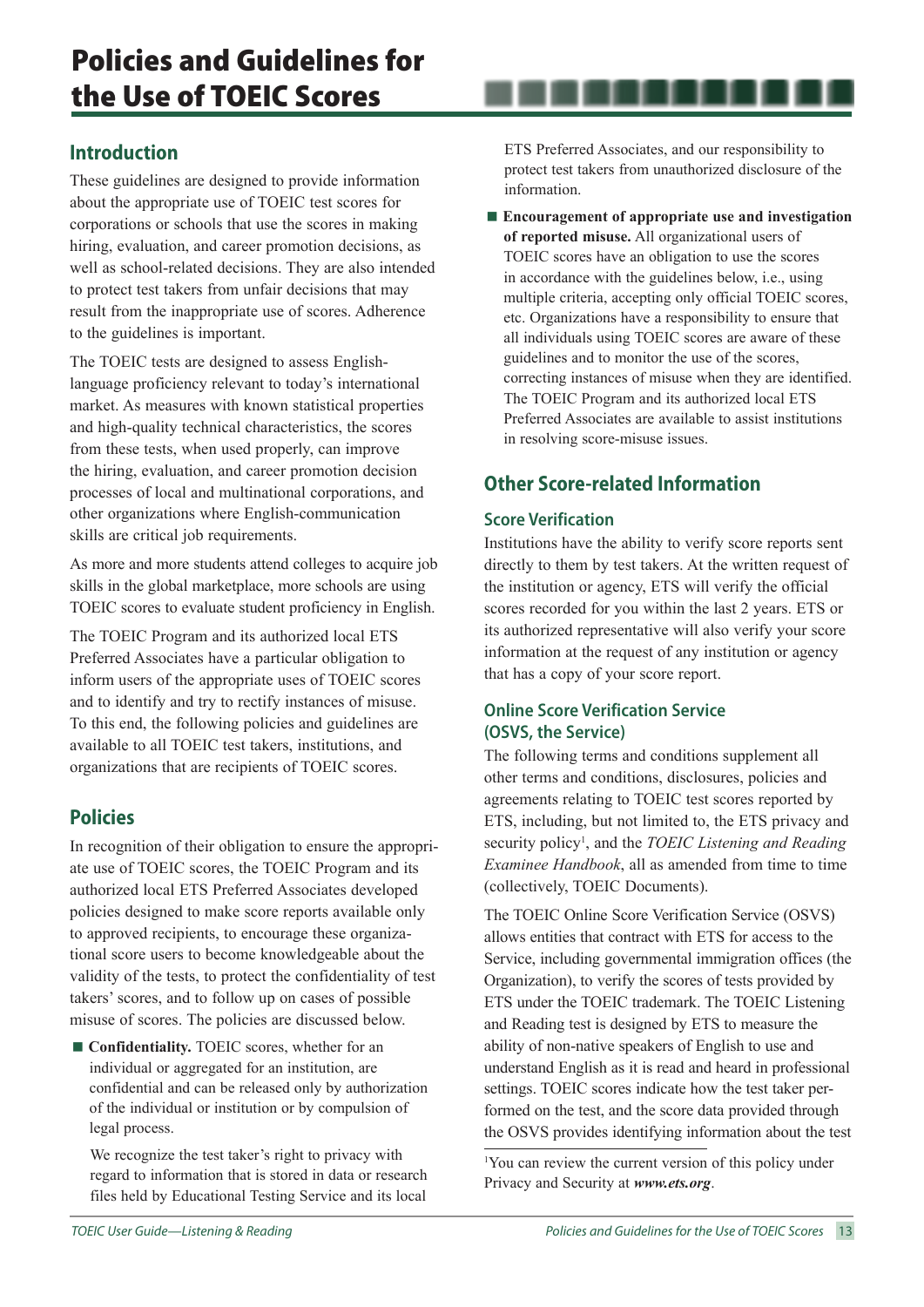taker. Some test takers provide their TOEIC score information directly to Organizations; the OSVS allows these Organizations to access or verify the scores.

By doing the following, you agree to all the terms and conditions of this Examinee Handbook without modification by you:

- Registering for a TOEIC test
- Downloading a TOEIC Examinee Handbook
- Completing a confidentiality agreement on test day after having an opportunity to review the terms
- **Providing your TOEIC score report to an organization**

If you do not agree, do not provide your TOEIC test information, including score report, test date, test scores and date of birth to any Organization. Unless provided by you, an Organization should not be able to use the OSVS to access your score data.

#### **Terms and Conditions**

- 1. **Your Initiation of the OSVS.** If you provide your TOEIC test date, test scores, and date of birth to an Organization, that Organization will be able to sign up for the OSVS and access your scores and related data; however, this data must include your name and date of birth. Some Organizations will already have access to some of that information, but they should not have your TOEIC test date and test scores unless you give it to them. Accordingly, do not provide it unless you want to allow the Organization to access your score data using the OSVS.
- 2. **Organization Access to Score Data.** Using the Service, a member Organization will be able to view, copy and use your name, gender, photograph, date of birth, test date, and test scores (including your total score and your scores for the Listening and Reading sections, collectively, the "Score Data"). ETS reserves the right to determine whether more or less data should be provided from time to time at its good-faith discretion. Any use of your score data by the Organization should be pursuant to its privacy and security policy, if any, rather than to the ETS policy. ETS contracts with the Organization to use the information only to verify the TOEIC scores, but ETS does not control the Organization.
- 3. **Limitations.** You acknowledge that if you give an Organization a test score for a TOEIC test more than 2 years old, the Organization will not be able to verify your scores. You agree that ETS supplies the Service and the Score Data AS IS and with all faults. All disclaimers, damage and remedy exclusions, and limitations and other provisions of the TOEIC

Documents apply to the OSVS and the Score Data.

4. **Other.** Except as impacted by the OSVS, the terms and conditions of the TOEIC Documents will remain in full force and effect. ETS reserves the right to share data with institutions and agencies for verification purposes outside of the OSVS. You agree that ETS may amend or change these terms and conditions from time to time at its discretion by providing notice in the TOEIC section of *www.ets.org* or in any of the TOEIC Documents, or by emailing or otherwise giving notice to you. If you provide TOEIC information to an Organization after the effective date of an amendment, or if, before the effective date, you fail to withdraw your TOEIC information from an Organization or otherwise fail to instruct it not to access your score data, you will be deemed to have consented to the amendment. The foregoing does not restrict ETS from using another method for amendment under any of the TOEIC Documents.

# **Guidelines**

**Use Multiple Criteria** 

Regardless of the decision to be made, multiple sources of information should be used to ensure fairness and to balance the limitations of any single measure of knowledge, skills, or abilities. These sources may include graduate or undergraduate grade point average, years of experience in the target position, and recommendations from past supervisors and colleagues. When used in conjunction with other criteria, TOEIC scores can be a powerful tool in making hiring, evaluation, promotion, or school-related decisions.

**Accept Only Official TOEIC Score Reports** 

The only official reports of TOEIC scores are those issued by authorized local ETS Preferred Associates or by ETS. If an organization administers a TOEIC test internally, with ETS knowledge and approval, it can obtain and keep score reports of that test. Scores obtained from other sources should not be accepted. If there is a question about the authenticity of a score report, the question should be referred to the ETS Preferred Associate, who will then verify the accuracy of the scores and whether an official report was issued.

■ Maintain Confidentiality of TOEIC Scores

All individuals who have access to TOEIC scores should be aware of the confidential nature of the scores and agree to maintain their confidentiality. Policies should be developed and implemented to ensure that confidentiality is maintained.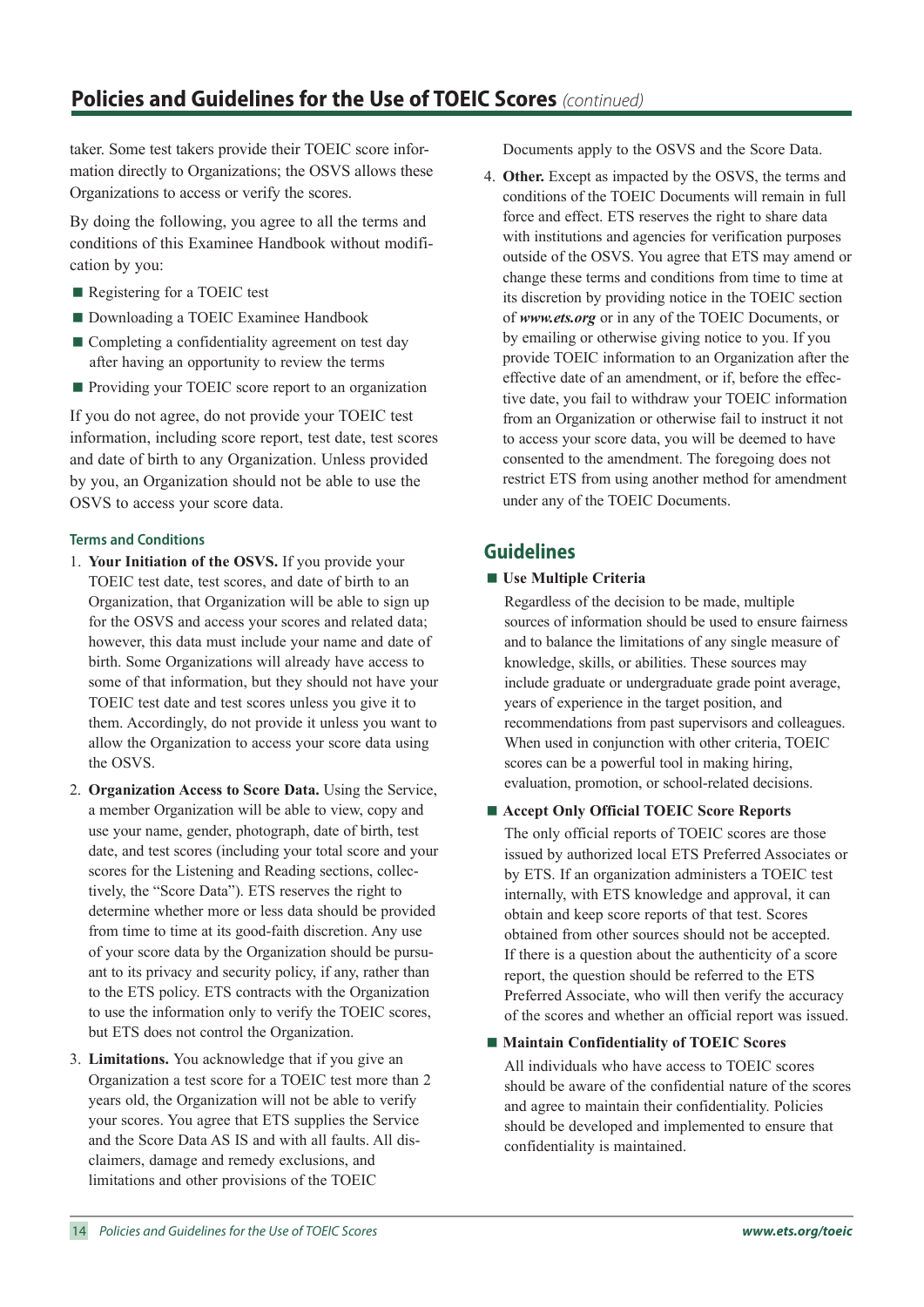# **Normally Appropriate Use of TOEIC Scores**

The suitability of a TOEIC test for a particular use should be explicitly examined before using test scores for that purpose. The following list of appropriate uses of TOEIC scores is based on the policies and guidelines previously outlined. The list is meant to be illustrative, not exhaustive, in nature. There may be other appropriate uses of TOEIC test scores, but any uses other than those listed below should be discussed in advance with TOEIC Program staff and authorized local ETS Preferred Associates to determine their appropriateness.

If a use other than those appropriate uses listed that follow is contemplated, it will be important for the user to validate the use of scores for that purpose. The TOEIC Program staff and its authorized local ETS Preferred Associates will provide advice on the design of such validity studies.

# **Appropriate Uses**

Provided all applicable guidelines are followed, TOEIC scores are suitable for the uses described below.

. . . . . . . .

- $\blacksquare$  Hiring of applicants for an open position within a corporation or organization where workplace/everyday English is a required job skill
- **Placement of applicants or test takers within a** corporation or organization where workplace/everyday English is a required job skill
- **Promotion of test takers within a corporation or** organization where workplace/everyday English is a required job skill
- $\blacksquare$  Measurement of workplace/everyday English proficiency levels of students in secondary schools and universities
- $\blacksquare$  Measurement of individuals' progress in workplace/ everyday English proficiency levels over time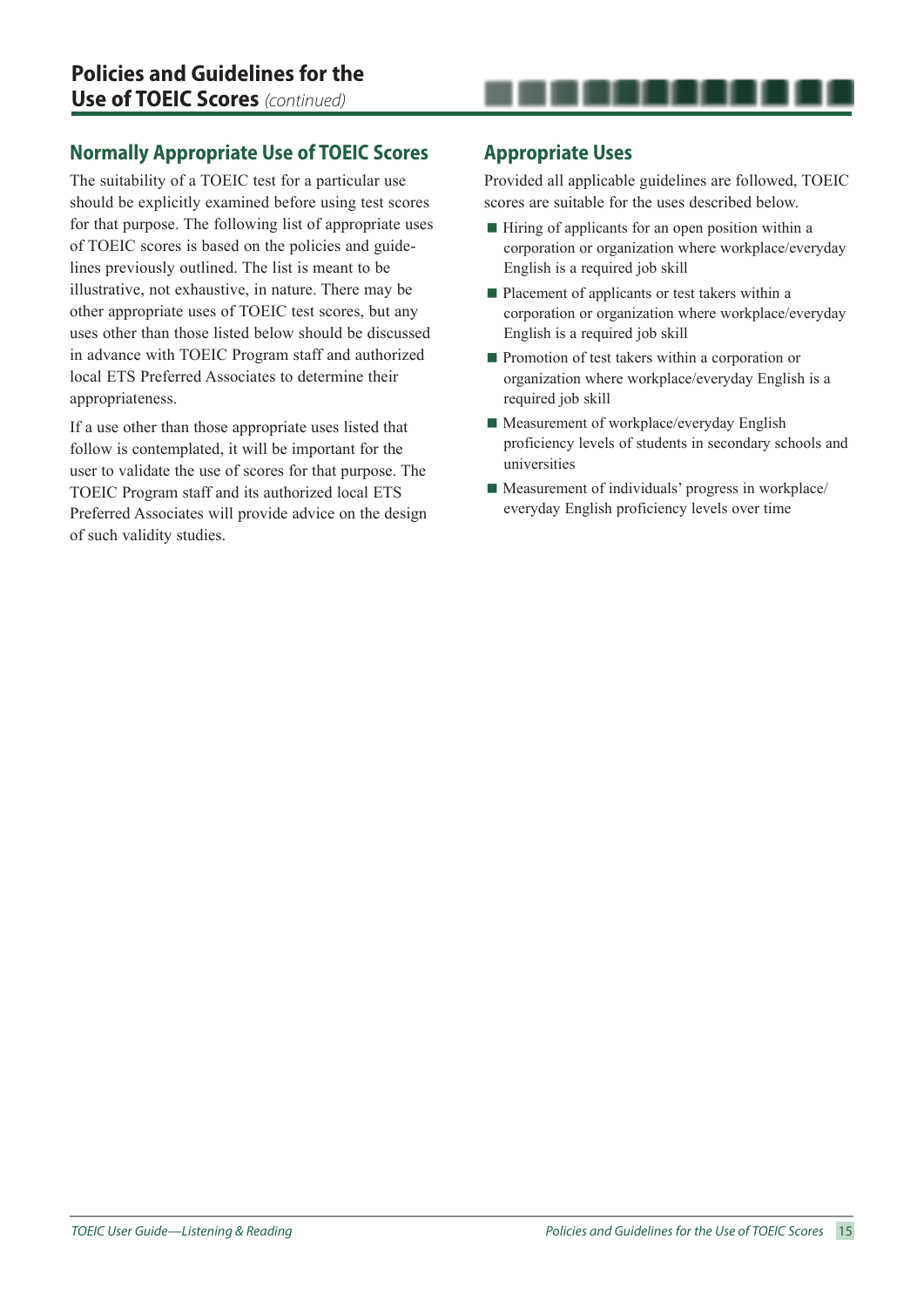# **Population Defined**

The test-taker population of the TOEIC test consists of worldwide people working or intending to work in an international environment, whose native language is not English. They could be:

- $\blacksquare$  Personnel who use English in real-life work settings, such as businesses, hotels, hospitals, restaurants, international meetings, conventions, and sports events
- Managerial, sales, and technical employees in international business, commerce, and industry who require English for their work
- $\blacksquare$  Test takers for training to be conducted in English
- **Employees of government agencies**
- College students who intend to work in multinational companies where certain levels of English proficiency are required

The TOEIC test can be administered either through the Public Testing Program or the Institutional Program. The Public Testing Program is currently available in Japan and Korea, and test takers register for the test individually and receive score reports directly. The Institutional Program is administered by corporations who will receive employee's test scores. The Institutional Program is available worldwide.

Tables 1 and 2 provide the means and standard deviations of Listening and Reading scaled scores of the Public Testing Program and Institutional Program populations, respectively.

| <b>Table 1. Mean and Standard Deviations</b><br>of the Public Testing Program Population |                      |                   |           |         |           |         |
|------------------------------------------------------------------------------------------|----------------------|-------------------|-----------|---------|-----------|---------|
|                                                                                          | 2005<br>2004<br>2006 |                   |           |         |           |         |
|                                                                                          | Listening            | Reading           | Listening | Reading | Listening | Reading |
| Mean                                                                                     | 320                  | 272               | 318       | 272     | 319       | 273     |
| Std                                                                                      | 82                   | 92                | 85        | 92      | 86        | 93      |
| N                                                                                        |                      | 2.3<br>7.4<br>2.2 |           |         |           |         |

\* The sample size N is in the unit of millions.

| Table 2. Mean and Standard Deviations of the<br><b>Institutional Program Population</b> |                      |         |           |         |           |         |
|-----------------------------------------------------------------------------------------|----------------------|---------|-----------|---------|-----------|---------|
|                                                                                         | 2005<br>2006<br>2004 |         |           |         |           |         |
|                                                                                         | Listening            | Reading | Listening | Reading | Listening | Reading |
| Mean                                                                                    | 273                  | 224     | 277       | 222     | 277       | 222     |
| Std                                                                                     | 97                   | 105     | 96        | 103     | 98        | 102     |
|                                                                                         | 1.3<br>1.1<br>1.2    |         |           |         |           |         |

\* The sample size N is in the unit of millions.

# **Intercorrelations Among Scores**

As shown in Table 3, the correlation between Listening and Reading is around 0.8 in three consecutive years. Both Listening and Reading sections are highly correlated with the total score with a correlation coefficient larger than 0.9.

| <b>Table 3. Intercorrelation among</b><br><b>Listening, Reading, and Total Scores</b> |      |      |      |                |  |  |  |  |
|---------------------------------------------------------------------------------------|------|------|------|----------------|--|--|--|--|
|                                                                                       | 2004 | 2005 | 2006 | <b>Overall</b> |  |  |  |  |
| <b>Listening and Reading</b>                                                          | 0.77 | 0.79 | 0.79 | 0.78           |  |  |  |  |
| <b>Listening and Total</b>                                                            | 0.93 | 0.94 | 0.94 | 0.94           |  |  |  |  |
| <b>Reading and Total</b>                                                              | 0.95 | 0.95 | 0.95 | 0.95           |  |  |  |  |

# **Reliability**

Reliability is defined as the proportion of observed score variance that is due to true score variance. It is an indicator of the extent to which test scores will be consistent across different conditions of administration and/or administration of alternate forms of a test. The type of reliability used in the TOEIC test is reported as an internal consistency measure using the KR-20 reliability index. The KR-20 reliability index assesses the extent to which all items measure the same construct. The more homogeneous the test items, the more consistently the test takers will perform. The reliability of the TOEIC Listening and Reading section scores across all forms of our norming samples has been approximately 0.90.

# **Standard Error of Measurement**

Errors of measurement occur when a test taker performs differently on one occasion or test form than on another for reasons that may or may not be related to the purpose of the test. A person may try harder, be more (or less) tired or anxious compared to some other occasion, have greater familiarity with the content of questions on one test form than on another test form, or simply guess more questions correctly on one occasion than on another. These reasons for inconsistency are generally referred to as errors of measurement. The Standard Error of Measurement (SEM) is an estimate of average difference between true scores and obtained test scores, and is about 25 scaled score points for each of the TOEIC Listening and Reading sections. A test taker's true score could be estimated by  $\pm 25$  scaled score points around the test score obtained from one administration. For example, if a scaled score of 300 is obtained on the TOEIC Listening section, 68 percent of the time the true score will fluctuate between approximately 275 and 325.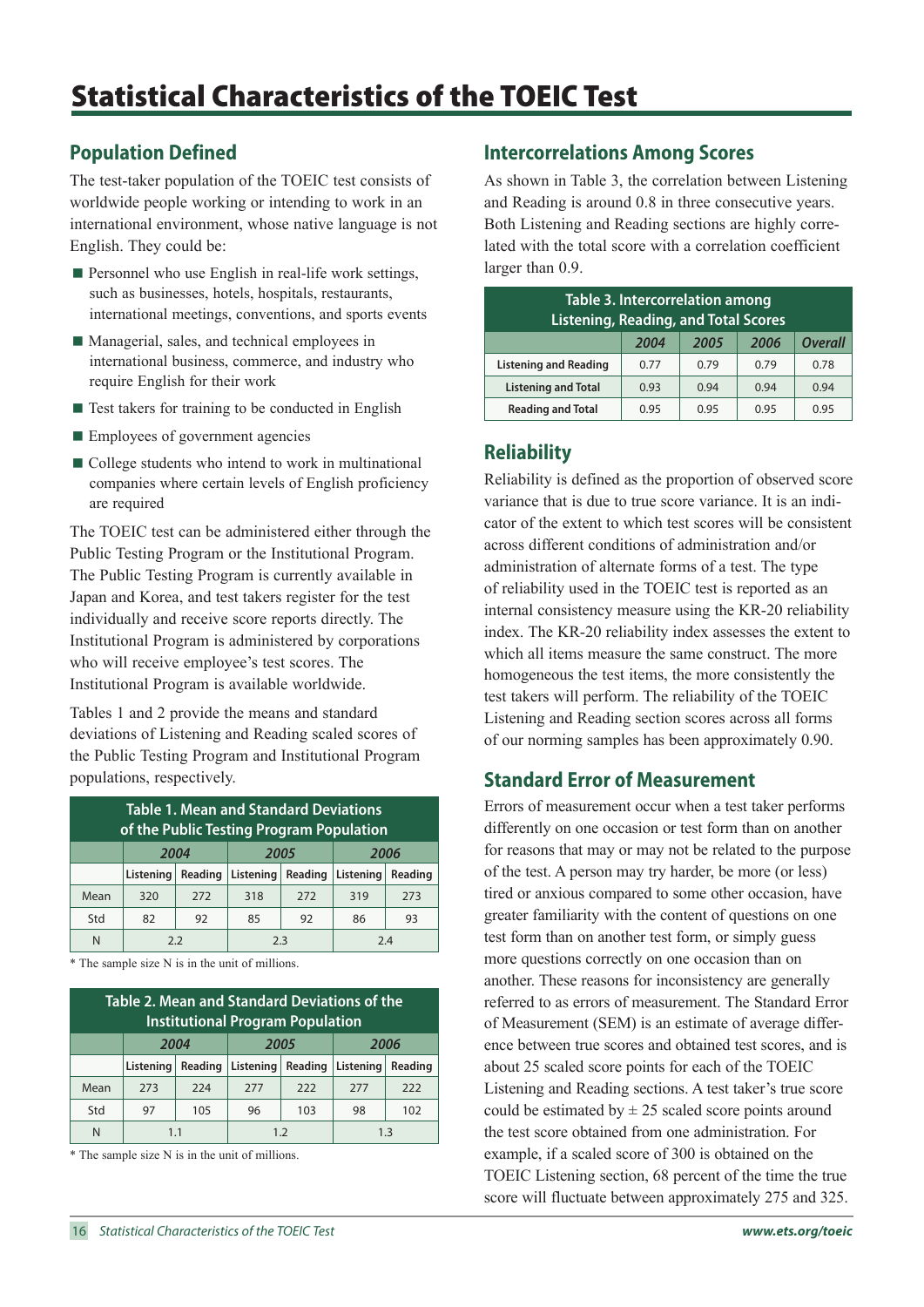# **Mapping TOEIC Scores to the Common European Framework (CEF)**

The Common European Framework (of Reference for Languages) is a fairly well-established structure that has been used to describe the language proficiency of foreign-language learners across Europe. It was designed to facilitate communication among various parties working in the field of language development by providing a common basis for describing the skills needed to reach different levels of language proficiency. The CEF is widely used by teachers, curriculum designers, and testing organizations in their efforts to promote language competence, and it is gaining acceptance as the standard for grading an individual's language proficiency. Its six levels are clustered in three bands:

- A1 A2 (Basic User)
- B1 B2 (Independent User)
- C1 C2 (Proficient User)

In 2006, ETS assembled a panel of 22 Englishlanguage experts representing 10 European countries, who were asked to "map" scores from the new TOEIC test onto the six levels of the CEF; that is, to judge the English skills necessary to reach specific levels on the Framework, as demonstrated by TOEIC test scores. Linkages were determined through expert judgment by following recognized standard-setting procedures: the [modified] Angoff method for multiple-choice items (Reading and Listening items), and the [modified] testtaker paper selection method for constructed-response items (Writing and Speaking items) (see, Brandon, 2004; Hambleton, Jaeger, Plake, & Mills, 2000; Hambleton & Pitoniak, 2006). A detailed description of the study methods can be found in Tannenbaum & Wylie (in press).

The study identified the minimum TOEIC scores required for learners to be categorized in each of the CEF levels, as shown in the table below.

| <b>Test Section</b>    | A1 | A2  | B1  | <b>B2</b> | $\epsilon$ 1 | C2 |
|------------------------|----|-----|-----|-----------|--------------|----|
| <b>TOEIC Listening</b> | 60 | 110 | 275 | 400       | 490          |    |
| <b>TOEIC Reading</b>   | 60 | 115 | 275 | 385       | $455*$       |    |

Table entries are minimum scores needed to be categorized in the level specified.

\*TOEIC Reading C1 minimum score is based on 45% of the panelists.

Some entries are missing in the table because the experts involved in the study did not believe that the TOEIC Listening and Reading sections were challenging enough to recommend placing test takers in the highest (C2) level. The panel held the same view for TOEIC Reading at the C1 level.

. . . . . . . . . .

It is to be expected that not all levels of the CEF could be linked to TOEIC scores. Indeed, a test that adequately covered ALL of the CEF levels would need to be quite long in order to enable reliable classifications at each of the six distinctly different CEF levels of proficiency. Any single test that claims to have established *reliable* linkages to all CEF levels should be viewed cautiously, and the evidence supporting its claims should be scrutinized carefully.

Institutions, employers, English programs, and learners can interpret the recommended minimum scores on the TOEIC test by referring to the global descriptors and other tables in the CEFR: http://www.coe.int/t/dg4/ linguistic/CADRE\_EN.asp.

Although the mapping of TOEIC scores to CEF levels may be useful in helping to interpret the meaning of scores, it is important to remember the following: Although the results represent the recommendations of informed experts using recognized standard-setting approaches, they should be considered guidelines only, not absolute, unequivocal standards, because neither test scores nor the judgments of experts are perfectly reliable. Thus, other independent evidence to support the results of this study is desirable. This evidence might include, for example, comparisons of performance on the TOEIC test with test-taker self-ratings of language proficiency and with instructor ratings of test-taker language proficiency to confirm the test score levels recommended by experts.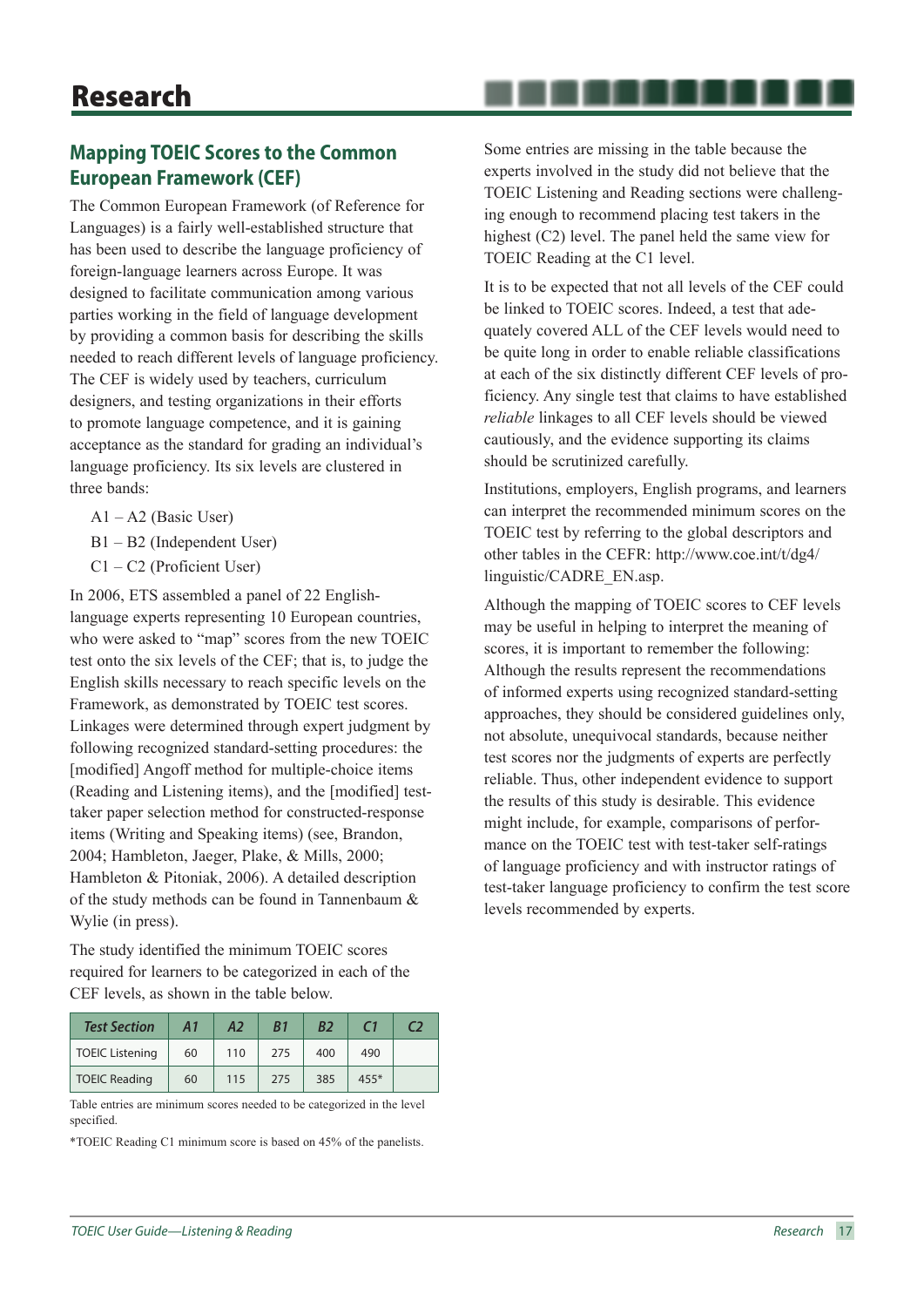# **Validity Studies**

One kind of evidence that has proven useful in establishing the meaning, or validity, of TOEIC scores has come from test takers themselves in the form of self-assessments of their own language skills. Selfassessments have been shown to be valid in a variety of contexts, especially in the assessment of language skills. In this regard, Upshur (1975) noted that language learners often have more complete access to the full spectrum of their successes and failures than do thirdparty assessors, who may hold a much narrower view of an individual's language skills. This may apply particularly to skills like listening and reading, which are not directly observable. Similarly, Shrauger and Osberg (1981) noted that people are often active observers of their own behavior, and they often have extensive data on which to base their judgments (often much more than do external evaluators).

In 2006, the revised TOEIC Listening and Reading sections were administered to more than 6,000 test takers internationally, primarily in Korea and Japan. These test takers also completed a self-assessment questionnaire, administered in their first language, which requested selfevaluations of their ability to perform each of a variety of practical English language tasks. Moderately strong relationships of TOEIC scores with test-taker self-reports

were noted for each of the two language domains, with correlations of .57 and .52 for the Listening and Reading sections of the TOEIC test, respectively. For virtually all of the language tasks, higher-performing TOEIC test takers were much more likely than lower-scoring test takers to report that they could perform the task. Test-taker assessments for selected, representative tasks are shown here for each test section. Complete details for all tasks are available from the TOEIC program.

| Percentages who said they could perform task                |                                            |                                      |  |  |  |  |
|-------------------------------------------------------------|--------------------------------------------|--------------------------------------|--|--|--|--|
| <b>Listening Task</b>                                       | <b>At the Lowest</b><br><b>TOEIC Level</b> | At the Highest<br><b>TOEIC Level</b> |  |  |  |  |
| Understand directions on how<br>to get to a nearby location | 52                                         | 94                                   |  |  |  |  |
| Take a telephone message<br>for a co-worker                 | 22                                         | 77                                   |  |  |  |  |
| Understand an extended<br>debate on a complex topic         | 6                                          | 49                                   |  |  |  |  |
| Reading Task                                                | <b>At the Lowest</b><br><b>TOEIC Level</b> | At the Highest<br><b>TOEIC Level</b> |  |  |  |  |
| Read office memoranda                                       | 48                                         | 94                                   |  |  |  |  |
| Read English to translate<br>text into my language          | 15                                         | 70                                   |  |  |  |  |
| Read and understand<br>instructions                         | 38                                         | 90                                   |  |  |  |  |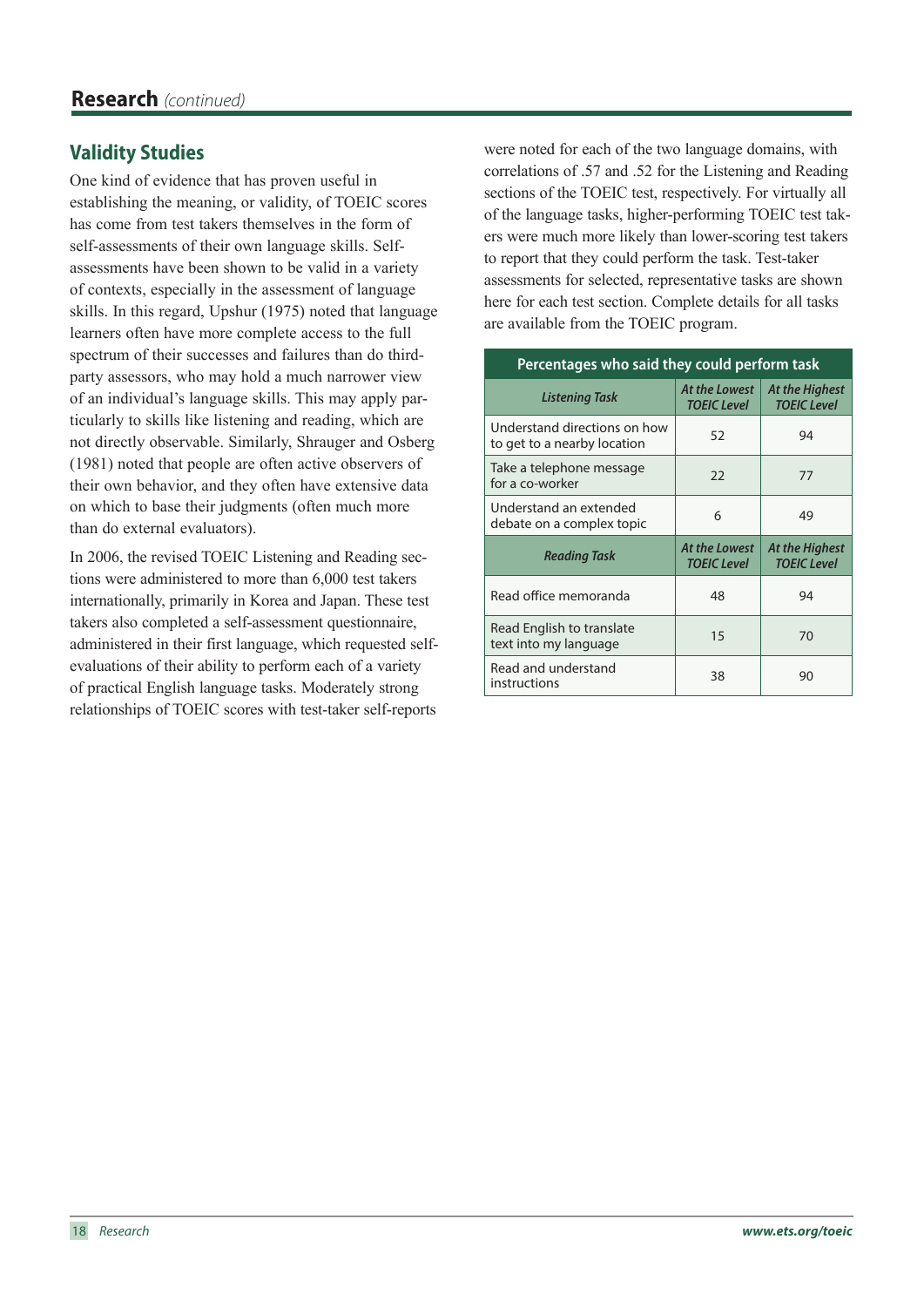# **Research** *(continued)*

## **References**

Brandon, P.R. (2004). Conclusions about frequently studied modified Angoff standard-setting topics. Applied Measurement in Education, 17, 59–88.

. . . . . . . .

Hambleton, R.K. & Pitoniak, M.J. (2006). Setting performance standards. In R.L. Brennan (Ed.), Educational Measurement (4th ed., pp. 433–470). Westport, CT: Praeger Publishers.

Hambleton, R.K., Jaeger, R.M., Plake, B.S., & Mills, C. (2000). Setting performance standards on complex educational assessments. Applied Psychological Measurement, 24, 355–366.

Shrauger, J.S., & Osberg, T.M. (1981). The relative accuracy of self-predictions and judgments by others of psychological assessment. Psychological Bulletin, 90, 322–351.

Upshur, J. (1975). Objective evaluation of oral proficiency in the ESOL classroom. In L. Palmer & B. Spolsky (Eds.), Papers on language testing 1967–1974 (pp. 53-65). Washington, DC: TESOL.

#### **Research Reports**

- Scores on the TOEIC (Test of English for International Communication) Test as a Function of Training Time and Type By R.F. Boldt and S.J. Ross (1998) TOEIC Research Report No. 3
- Report on Business English: A Review of Research and Published Teaching Materials By R. Dudley-Evans and M.J. St John (1996) TOEIC Research Report No. 2
- Enhancing the Interpretation of a Norm-Referenced Second-Language Test Through Criterion Referencing: A Research Assessment of Experience in the TOEIC Testing Context By K.M. Wilson (1989) TOEIC Research Report No. 1

#### **TOEIC Research Summaries**

■ The Impact of Training Type and Time on TOEIC Scores By R.F. Boldt and S.J. Ross (1998) TOEIC Research Summary No. 3

Please note that there is no Research Summary No. 2.

- Relating TOEIC Scores to Oral Proficiency Interview Ratings By K.M. Wilson (1993) TOEIC Research Summary No. 1
- An Introduction to TOEIC: The Initial Validity Study By P.E. Woodford (1982) TOEIC Research Summary No. 0

#### **TOEIC Test-Related Reports**

- TOEIC/LPI Relationships in Academic and Employment Contexts in Thailand By K.M. Wilson (2004) ETS Research Report No. RR-04-16
- Overestimation of LPI Ratings for Native-Korean Speakers in the TOEIC Testing Context: Search for Explanation By K.M. Wilson (2001) ETS Research Report No. RR-01-15
- An Exploratory Dimensionality Assessment of the TOEIC Test By K.M. Wilson (2001) ETS Research Report No. RR-00-14
- Validating a Test Designed to Assess ESL Proficiency at Lower Developmental Levels By K.M. Wilson (1999) ETS Research Report No. RR-99-23
- Validity of Global Self-Ratings of ESL Speaking Proficiency Based on an FSI/ILR-Reference Scale By K.M. Wilson (1999) ETS Research Report No. RR-99-13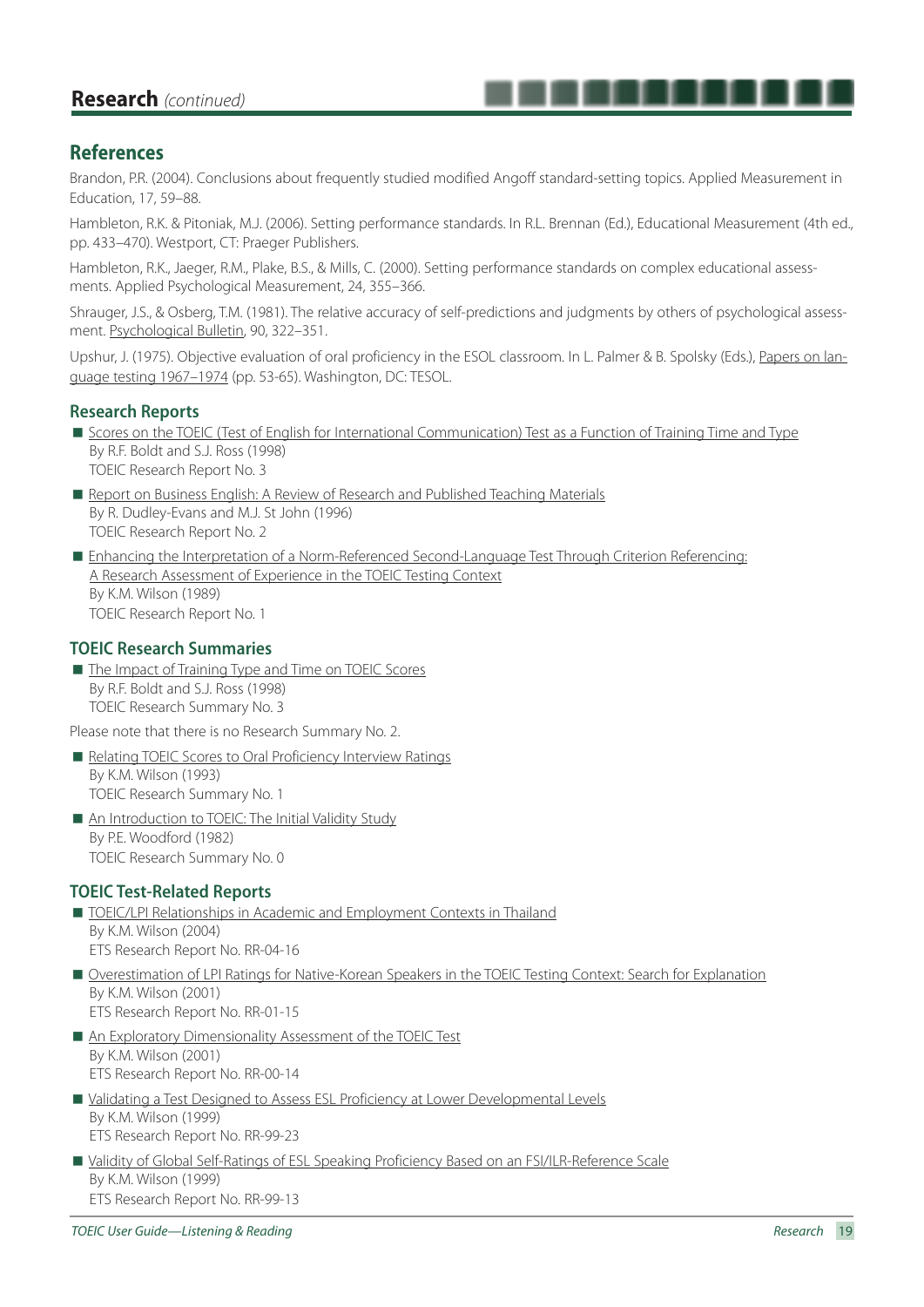# Publications

TOEIC ETS Preferred Associates can provide the following materials:

# **Examinee Handbook**

A complete description of the test and its uses intended for test takers.

# **Sample Test**

A sample test booklet containing 35 questions, accompanied by a 10-minute cassette.

# **Sample Item Sets**

A complete set of official TOEIC test items that can be purchased for inclusion in published materials. The sets consist of three samples from each of the seven test parts.

# ■ Test Administration Procedures

The Test Administration Procedures outline security considerations, test-taker seating assignments, irregularity reporting, and other important administration instructions needed to administer the TOEIC test. It is intended for those who will be administering the test on-site.

# ■ **TOEIC Supplement**

This manual provides specific information about the responsibilities of the test administrator, including procedures that administrators should follow before, during, and after a test administration, and suggestions to help the administrator carry out these responsibilities smoothly and effectively. This manual should be supplied along with the Test Administration Procedures.

# **TOEIC Research Reports**

○ Wilson, K.M. (1989). Enhancing the interpretation of a norm-referenced second-language test through criterion referencing: A research assessment of experience in the *TOEIC testing context. TOEIC Research Report No. 1* (99 pages).

- Dudley-Evans, R., & St. John, M.J. (1996). Report on Business English: A review of research and published teaching materials. *TOEIC Research Report No. 2* (45 pages).
- Boldt, R.F., & Ross, S.J. (1998). Scores on the TOEIC (Test of English for International Communication) test as a function of training time and type. *TOEIC Research Report No. 3* (35 pages).
- Woodford, P.E. (1982). An introduction to TOEIC: The initial validity study. *TOEIC Research Summary* (16 pages).
- Wilson, K. (1993). Relating TOEIC scores to oral proficiency interview ratings. *TOEIC Research Summary No. 1* (11 pages).
- Boldt, R.F., & Ross, S. (1998). The impact of training type and time on TOEIC scores. *TOEIC Research Summary No. 3* (10 pages). Please note that Research Summary No. 2 is no longer available.

# ■ **TOEIC Can-Do Guide: Linking TOEIC scores to activities performed using English**

Presents a series of tables that describe the activities that test takers in certain score bands are able to do, are able to do with difficulty, and are not able to do.

# ■ **TOEIC Report on Test Takers Worldwide**

Describes the demographic composition of TOEIC test takers, including average test scores across countries, industries, job types, etc.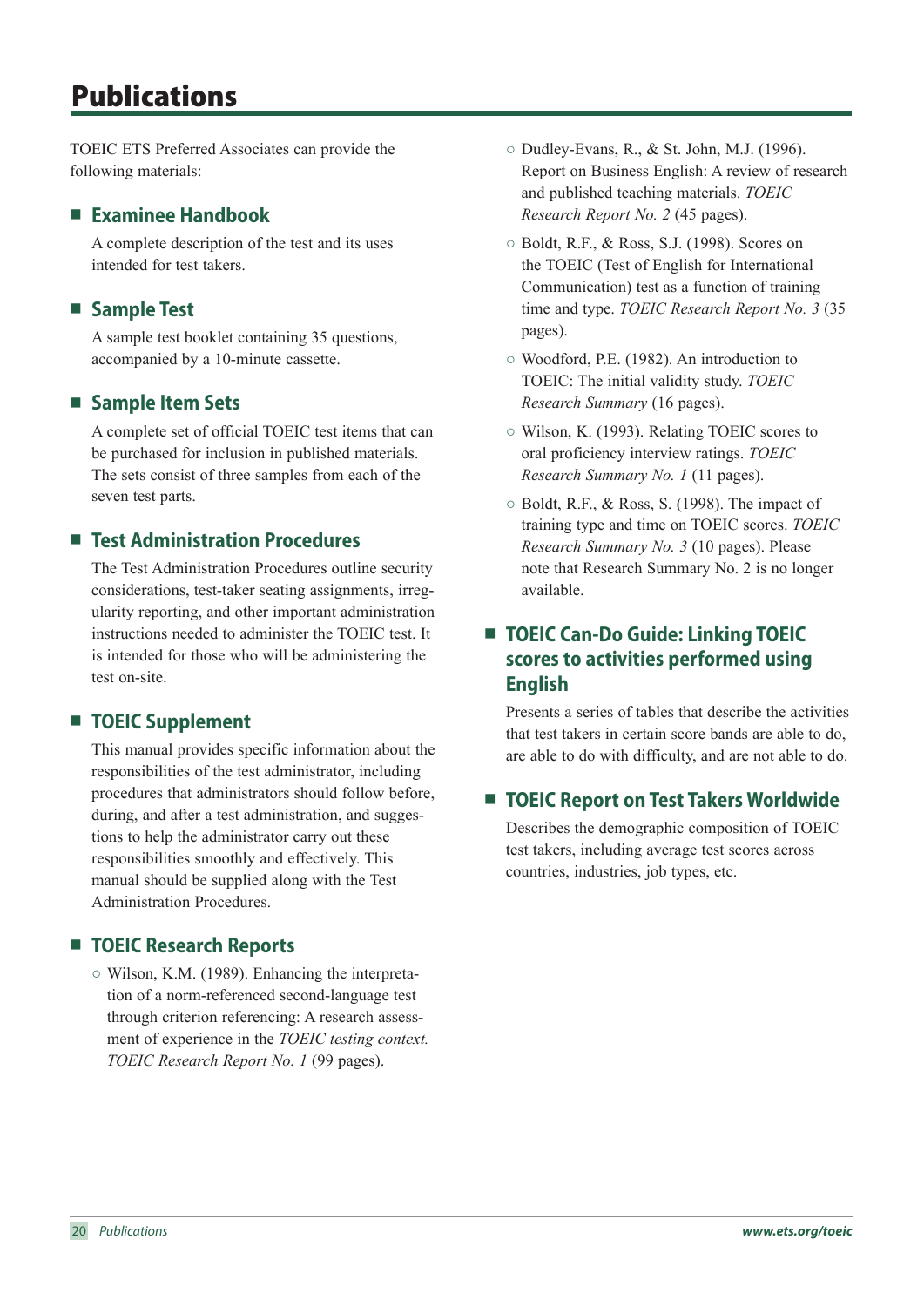For more information about TOEIC, please visit us on the web at *www.ets.org/toeic*.

Test takers can provide comments during the testing administration by asking the test supervisor for the Candidate Comment Form.

After taking the TOEIC test, test takers can visit *www.ets.org/toeic* to complete the Candidate Satisfaction Survey.

For additional questions or comments regarding the TOEIC test, please contact your local ETS Preferred Associate or TOEIC Program, ETS, Rosedale Road, Princeton, New Jersey 08541 USA, or e-mail us at *toeic@ets.org*.

. . . . . . .